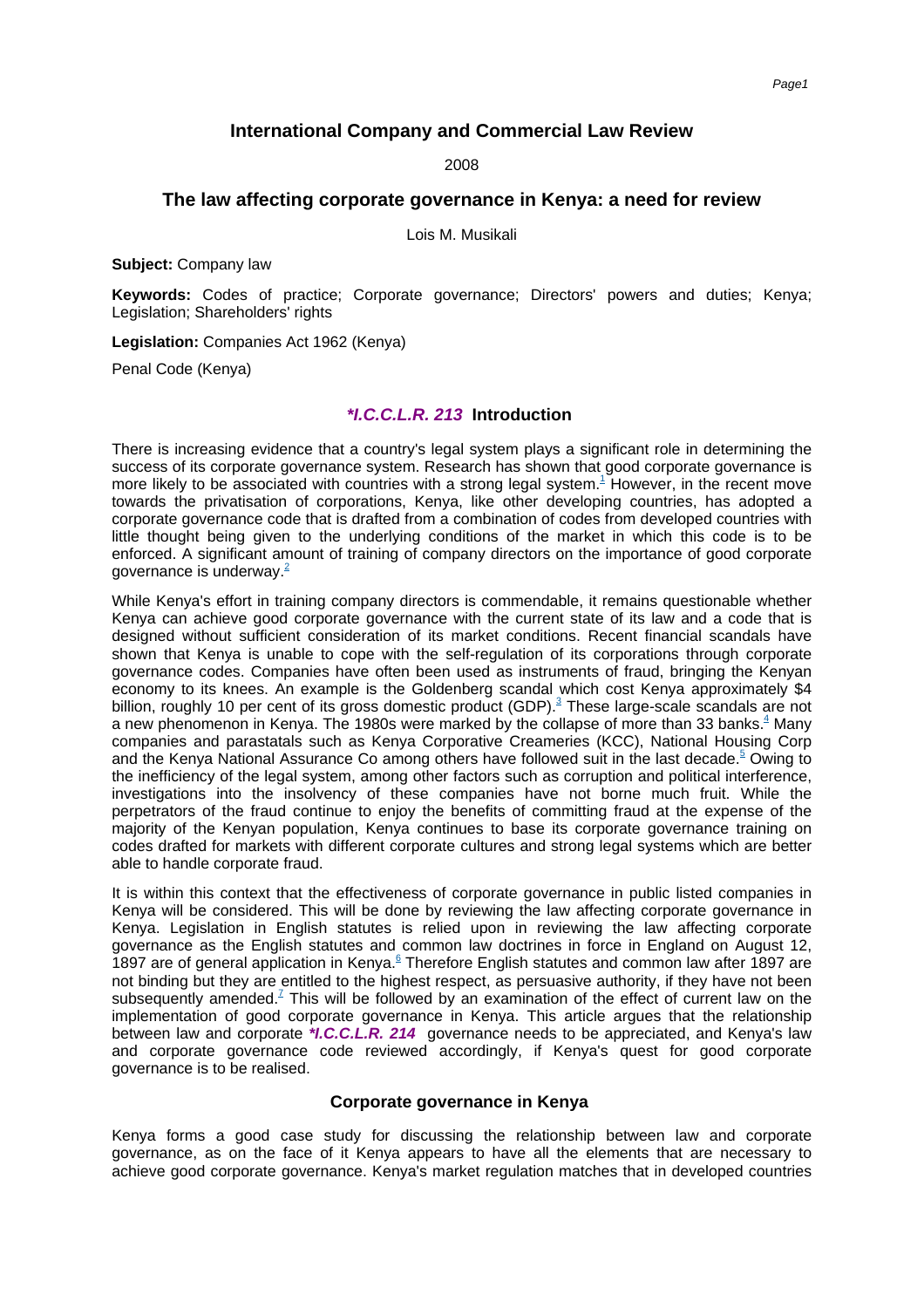as it has legislation that governs the market, a regulatory agency in the form of the Capital Market Authority which oversees the stock exchange and, like most developing countries, it has adopted a corporate governance code in the form of the Sample Code of Best Practice of Corporate Governance in Kenya 2002, which was developed by the Centre for Corporate [Governance,](#page-13-7)<sup>8</sup> an affiliate of the Commonwealth Association for Corporate Governance (CACG). Kenya's corporate governance code is enforced by the Capital Markets Authority through the CMA Guidelines, which are the result of a combination of ideas from corporate governance codes from different jurisdictions. This is particularly evident in s.1.3 of the CMA Guidelines which states that:

"These guidelines have been developed taking into account the work which has been undertaken extensively by several jurisdictions through many task forces and committees including but not limited to the United Kingdom, Malaysia, South Africa, Organization for Economic Cooperation and [Development](#page-13-8)<sup>9</sup> and the Commonwealth Association for Corporate Governance" [emphasis added].

A deeper examination, however, reveals a country which is struggling in its efforts to adopt good corporate governance owing to the absence of a strong legal system.

## **A review of the law affecting corporate governance in Kenya**

The statutory law governing corporate governance in public listed companies in Kenya is embodied in the Companies Act 1962 c.486 (the Companies Act). Kenya, a former British colony, adopted the Companies Act almost in entirety from England's Companies Act 1948 upon attainment of independence in 1963. The Companies Act deals with directors' duties and shareholder protection among other matters pertaining to corporate governance in Kenya. Other regulations that govern Kenya's corporate governance are the Capital Markets Authority Act 2002, the Nairobi Stock Exchange (NSE) Regulations and the Penal Code c.63.

Directors' duties in Kenya are governed by Kenya's common law of companies. Traditionally, directors' duties in common law are divided into the duty of care and skill and the duty of loyalty. The duty of care and skill represents the courts' attempt to regulate the entrepreneurial side of directors' activities. The duty of loyalty, on the other hand, mainly encompasses the duty of good faith, the no conflicts rule and the rule against managerial opportunism. The duty of good faith requires that directors exercise their powers in the best interests of the [company.](#page-13-9)<sup>10</sup> This means that in carrying out the business of the company, which involves dealing with the assets of the company, directors have a duty to preserve these assets. Therefore all decisions taken on behalf of the company must be taken solely for the benefit of the company and not with a view to seeking a collateral advantage for [directors.](#page-13-10)<sup>11</sup> The "no conflicts rule" requires directors not to put themselves in a position where their duties and interest conflict, for instance turning down the business offer of a third party with the intention of secretly taking up the same offer themselves and benefiting in a private [capacity.](#page-13-11)<sup>12</sup> The rule against managerial opportunism requires directors to see business opportunities coming to the company as the property of the company and requires them to be treated as such. For instance, the taking of business contracts in the director's name instead of the company's name thereby creates an opportunity for self-interested [behaviour.](#page-13-12) $13$  The directors' duty of loyalty has to be well protected by robust laws, if the directors' duty of care and skill that facilitates entrepreneurship is to be effective and in turn if good corporate governance is to be possible. This is because whether a director performs his duty with the required care and skill to a great extent depends on where the director's loyalty lies. The disloyalty of directors often manifests itself in managerial misbeha viour which takes the form of misappropriation of company assets. Misappropriation of assets by company directors is dealt with both directly through **\*I.C.C.L.R. 215** company law such as the legislation on director liability and criminal law such as the law of theft, and indirectly through securities legislation which uses disclosure as a regulatory mechanism to prevent managerial opportunistic behaviour such as insider dealing. Standards of directors' behaviour are enforced through both criminal and civil sanctions as charges against a director who misappropriates property can be brought under both civil and criminal law. To enforce a director's duty of loyalty and therefore secure their duty of care and skill, criminal sanctions are the key to providing the necessary standard of deterrence under which directors can be expected to refrain from misappropriation of company assets. However, an examination of Kenya's companies legislation reveals a comprehensive legal framework that is difficult to enforce owing to underlying weaknesses in the drafting of legislation governing director liability. Director liability is dealt with under s.45 of the Companies Act.

Section 45(1)(a) of the Companies Act provides that directors are personally liable for misstatements in company prospecti but avails directors with an array of defences in s.45(2). Section 45(2) provides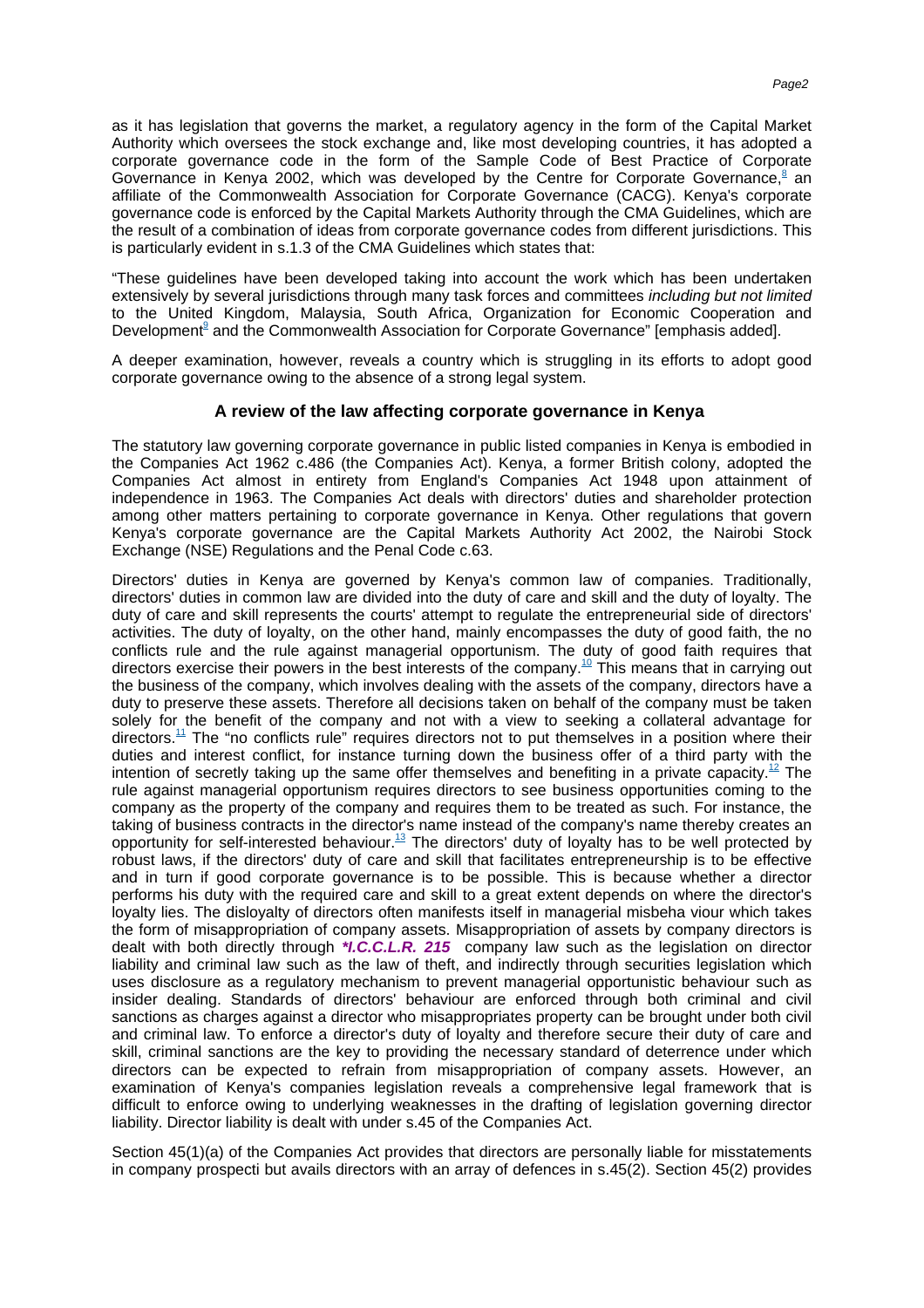that where a prospectus has been issued without his consent, where he withdrew his consent or relied on a public official document, a director is exempted from liability for misstatements in the company prospectus. Section 45 of the Companies Act consequently gives company directors no incentive to ensure that they exercise due diligence in the performance of their duties. Shareholders are left vulnerable and unprotected by this provision, in that where a shareholder has relied on incorrect information in the company's prospectus, they can only be compensated if it can be shown that the director was aware of the misstatements in the prospectus or that the director consented to the issuing of the prospectus. The burden of proof here rests with the shareholder, who usually has access to little or no information on the activities of the company. Section 46(1) of the Companies Act goes further in sealing the shareholder's fate by providing that directors will be liable for two years' imprisonment or a fine of KES 10,000 (US \$133) for misstatements in prospecti where they are unable to demonstrate that all they did was to consent to the issuing of a prospectus and therefore not be liable for its contents. This subjective standard of liability is further evident in s.318 of the Companies Act which further exonerates directors by providing that directors can be exempted from liability for offences that are discovered during liquidation if they had no intention to defraud the company, or to conceal the company's state of affairs. In sections of the Act dealing with the appointment of directors, the same trend is evident. Section 188 of the Companies Act provides that:

"… [I]f a person who has been declared bankrupt … acts as a director of a company without leave of court, he shall be liable to imprisonment for a term not exceeding two years or a fine not exceeding Ksh. 10,000 (\$ 133) or both" [emphasis added].

Section 188 of the Companies Act therefore implies that an undischarged bankrupt can act as a company director with leave of the court. Section 188(2) of the Companies Act confirms this by stating that for leave to be granted the bankrupt individual must show that he may safely be involved in the management of companies. It is important to review this section to prohibit undischarged bankrupts from acting as directors of companies. This would prevent bankrupt individuals from starting a business and raising credit using a limited liability [company.](#page-13-13)<sup>14</sup> The exploitation of the limited liability doctrine was a key feature of the Goldenberg scandal and the Anglo-leasing scandal where companies were used as instruments of fraud to raise credit and transfer misappropriated funds for politica[l purposes.](#page-13-14)<sup>15</sup>

Section 189 of the Companies Act empowers the court to make an order restraining the appointment of a person for a period not exceeding five years if the person has been convicted of any offence in connection with the company or if it appears that in the course of winding-up, the person has been guilty of fraudulent trading. Section 189 of the Companies Act therefore implies that persons guilty of past frauds can act as company directors as long as the court allows them to do so and that a person cannot be barred from acting as a director of a company in Kenya on the grounds of fraud for more than five years. Section 189 of the Companies Act suffers from the same limitations as s.188 of the Companies Act as it does not prohibit management who commit fraud from acting as directors of public listed companies. Despite the public outcry and prosecution of individuals who contributed to the insolvency of companies in Kenya such as the Kenya National Assurance Corp and Kenya Posts and Telecommunications Corp, these individuals were subsequently appointed to othe[r directorships.](#page-13-15) [16](#page-13-15)

The potential presence of fraudulent management on company boards raises serious questions as to whether good corporate governance is an **\****I.C.C.L.R.* **216** achievable goal in Kenya, insofar as there is nothing to deter management from acting against the interests of the company. The weakness of Kenya's laws is also reflected in s.402(1) of the Companies Act which states that:

"… [I]f in any proceeding for negligence, default, breach of duty or breach of trust against an officer of a company … it appears to the court hearing the case that that officer … is or may be liable … but that he has acted honestly and reasonably … he ought fairly to be excused … " [emphasis added].

This suggests that it is possible for directors to go unpunished as a result of negligence arising from their ignorance or inexperience. The court's ruling in Flagship Carriers Ltd v Imperial Bank  $^{17}$  $^{17}$  $^{17}$  confirms this. The Court held that directors are only required to exhibit a degree of skill and care that may reasonably be expected from a person of their knowledge or experience, but they are not liable for errors of busines[s judgment.](#page-13-17) $18$ 

The Penal Code c.63 s.329 provides a penalty of imprisonment for seven years for directors who knowingly give false statements with the intention to deceive or defraud the corporation. However, prosecutions at the behest of shareholders, particularly minority shareholders, are difficult to bring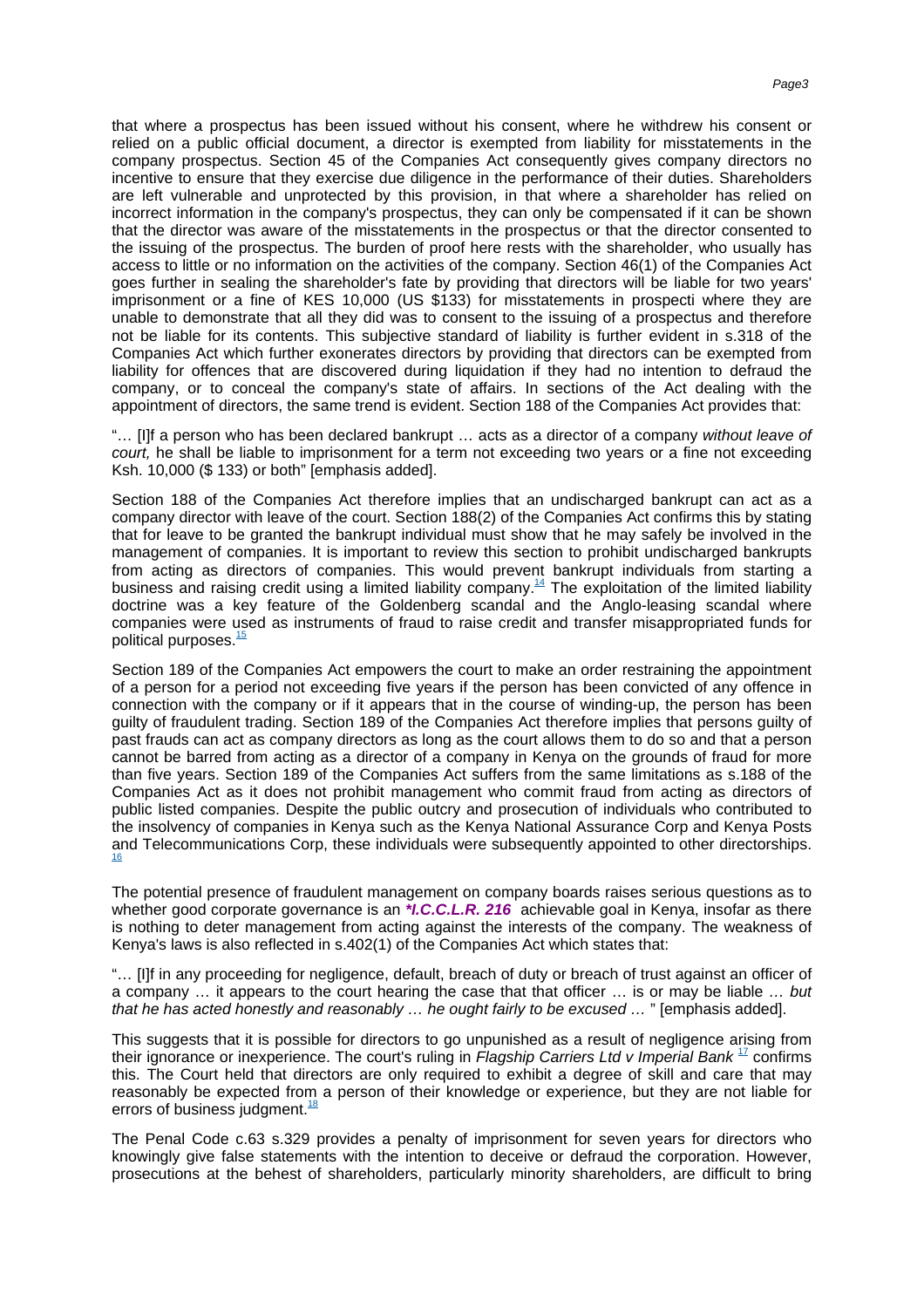since the legal rights of the company belong to the company and not its members and for that reason only the company may institute proceedings for [redress.](#page-13-18)<sup>19</sup> An exception to this ruling is allowed where a majority of shares are controlled by those against whom relief is sought in particular where they have acted fraudulently or ultra vires in excess of their powers. On the contrary, it appears that suits can only be brought on behalf of minority shareholders where a wrong is done to an individual; in all other cases, only the company can sue the delinquent [director.](#page-14-0)<sup>20</sup> This is illustrated in Sir Udo Udoma C.J.'s ruling in Musa Musango v Eria Musigire where he states that in finding that the plaintiff was properly before the court:

"He has what is commonly called a right of action, and these decisions which say that, where a wrong is done to the company by the exclusion of a director from the board meetings, the company may sue, and must sue for that wrong, do not apply to the case of a wrong done simply to an individual … therefore I conclude that I am satisfied that this suit is maintainable in law by the plaintiff in his own right, and that this court has jurisdiction to entertain it as the action is brought for injury done to the plaintiff personally by his co-directors and other members of th[e company."](#page-14-1)<sup>21</sup>

Since wrongs are hardly done to a sole individual in a company, the decision to sue rests with the board of directors as it is only the board that can bring proceedings in the company's [name.](#page-14-2)<sup>22</sup> Unlike in countries like the United States where an attorney can bring proceedings on behalf of minority shareholders without the consent of the directors of the [company,](#page-14-3) $^{23}$  an advocate in Kenya cannot bring proceedings against a company on behalf of the shareholder without the authority of the [board.](#page-14-4) [24](#page-14-4)

There is a need to revise the law regarding derivative actions to provide shareholders, particularly minority shareholders, with an efficient dispute resolution mechanism which will encourage them to seek legal redress when directors breach their [duties.](#page-14-5)<sup>25</sup> At present, minority shareholders cannot sue for wrongs done to the [company.](#page-14-6)<sup>26</sup> In addition minority shareholders cannot sue the directors of the company in the company's name where a breach of directors' duties is [ratifiable.](#page-14-7)<sup>27</sup> Although this rule limits the rights of minority shareholders, it prevents wasteful litigation in the form of multiple actions by minority shareholders and protects the company from being held hostage by disgruntled minority shareholders where they do not agree with the decision of the company. In addition, it facilitates business and preserves the separate legal personality of the company. In spite of the advantages that follow from restricting suits by minority shareholders where acts are ratifiable, this rule exposes minority shareholders to exploitation by the majority particularly in companies where the ownership structure is [concentrated.](#page-14-8)<sup>28</sup> Even in cases where prosecutions **\*I.C.C.L.R. 217** are brought on behalf of shareholders, they are rarely successful as courts are reluctant to interfere in the internal management of [companies.](#page-14-9)<sup>29</sup> Consequently although the Penal Code gives a penalty of imprisonment for seven years for directors who knowingly give false statements with the intention to deceive or defraud the corporation, suits are only likely to be successful where they are brought by the board. It is true to say that such a case is highly unlikely as it is inconceivable that directors will sue themselves.

The penalties within the Penal Code like those in the Companies Act effectively exonerate directors from liability by requiring shareholders to prove the director's dishonest intention. These penalties do not provide the deterrent effect that is necessary to ensure that directors exercise their duty of loyalty by acting in the best interests of the company. This is further compounded by the fact that action on corporate fraud cases in Kenya is highly selective and only seems to take place in high-profile cases where there is political interest, such as the Goldenberg case and the Anglo-leasing scandal. In both of these cases there was public outcry over the misuse of public funds through the formation of fictitious corporations. In the Goldenberg case for instance, a company was formed for the purpose of exporting gold, an almost non-existent mineral in [Kenya.](#page-14-10) $30$  Although these cases have been investigated no one has been held liable for these scandals, despite the identity of the perpetrators being clear. In other cases where corporations collapsed as a result of mismanagement, the investigations have borne no results. Examples of these include KCC, Kenya Bus Services and Kenya National Assurance, which were mainly state corporations. The recent move towards privatisation appears to have improved the rates of investigation and prosecution of those who mismanage companies. This is particularly evident following the recent collapse of Francis Thuo and Partners and Nyaga Stock Brokers where the public has demanded accountability following massive losses resulting from the collapse of these stock-brokin[g firms.](#page-14-11) $31$ 

There is a need to review Kenya's law on director liability to reflect a dual standard of liability with both objective and subjective elements of liability. The present subjective standard of director liability in Kenya is based on the 1925 decision of Romer J. in City Equitable Fire Insurance Co, Re,  $32$  where it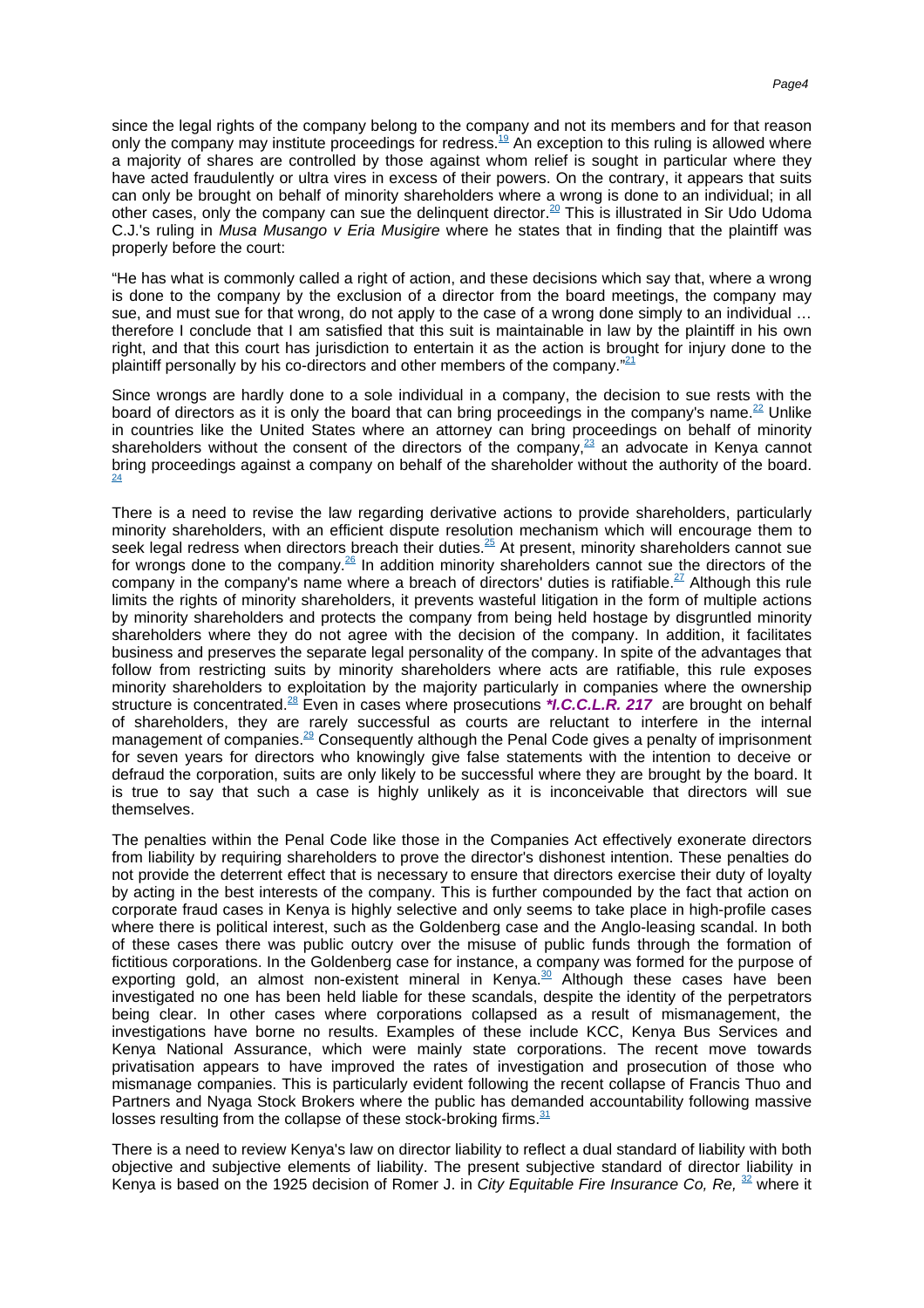"… [A] director need not exhibit in the performance of his duties a greater degree and skill than may reasonably be expected from a person of his knowledge and experience."

The courts were influenced by a model of corporate decision-making which gave the shareholders effective control over their choice of directors. If they chose incompetent directors, that was their fault and the remedy lay in their hands. This is not an accurate picture of the degree of control exercised by shareholders over boards of most public listed [companies,](#page-14-13) $33$  and particularly in developing countries such as Kenya, where corporate boards are dominated by block-holders and even in companies with significant individual ownership, shareholders are not that sophisticated in terms of appreciating the need to attend annual general meetings and exercising their rights as shareholders of the company.

By adopting a dual standard of liability for company directors, Kenya would greatly improve its competitiveness as an objective standard would be incorporated into the law and therefore provide an atmosphere in which good corporate governance can thrive. The objective standard of liability originates from the English decision of Foster J. in Dorchester Finance Co v Stebbing,  $\frac{34}{10}$  $\frac{34}{10}$  $\frac{34}{10}$  where it was held that a subjective standard only applied to the exercise by a director of his skill. Foster J. made a distinction between the director's duty of skill and the director's duty of diligence. The director's duty of diligence is an objective duty that requires that directors take "such care as an ordinary man might be expected to take on his own [behalf".](#page-14-15)<sup>35</sup> Fred Ochieng J.'s ruling in the recent case of NSSF v Ali Khan Holding Ltd  $36$  supports this proposition. It was held that the traditional subjective standard of director liability, based on 19th-century British common law, is inapplicable and singularly inappropriate to conditions prevailing in modern Kenya. Incorporating an objective standard into the law affecting director liability would give directors an incentive to take more responsibility for their duties as well as act in the shareholder's interests.

The dual test for director liability under the duty of care and skill has recently been adopted in England. Section 174(2) of the United Kingdom's Companies Act 2006 provides that a director:

"… must display the care, skill and diligence that would be exercised by a reasonably diligent person with both the general knowledge, skill and **\*I.C.C.L.R. 218** experience that may reasonably be expected of a person carrying out the same functions as the director in relation to that company and the general knowledge and skill that the director actually has."

The dual test leaves no room for a defence based on ignorance particularly as s.174 of the UK Companies Act 2006 requires directors to act with reasonable care, skill and [diligence.](#page-14-17)  $37$  Adopting a dual standard of care and skill in Kenya will encourage entrepreneurship while not leaving room for negligence resulting from ignorance or inexperience in the running of Kenya's public listed companies.

Kenya ought to restrict foreign influences upon its legal system to those rules of corporate governance which have proved successful in other jurisdictions with similar market conditions and to be flexible enough to dismantle those legal traditions based on inappropriate market models. Adopting foreign corporate governance practice should be done with caution even in cases where market conditions are similar because not only are the policies in these countries likely to differ from those in Kenya but the size and nature of the business transacted in these countries and the people that company law is seeking to protect may have different standards of sophistication and [education.](#page-14-18)  $38$  In general, the law must by definition keep pace with the needs and demands of a developing society. This need to ensure that the law keeps up with the needs of society was recognised in Nyali Ltd v A.G. of Kenya,  $39$  where Lord Denning M.R. (as he then was) with reference to common law stated that one can take an oak tree from English soil and plant it on Kenyan soil, but one cannot guarantee that it will do equally well:

"This wise provision should, I think, be liberally construed. It is a recognition that the common law cannot be applied in a foreign land without considerable qualification… It has many principles of manifest justice and good sense which can be applied with advantages to people of every race and colour all the world over. But it also has many refinements, subtleties and technicalities which are not suited to other folk. These offshoots must be cut away. In these far off lands the people must have a law which they understand and which they will respect. The common law cannot fulfil this role except with considerable qualifications. The task of making these qualifications is entrusted to the judges of these lands. It is a great task. I trust that they will not fail therein."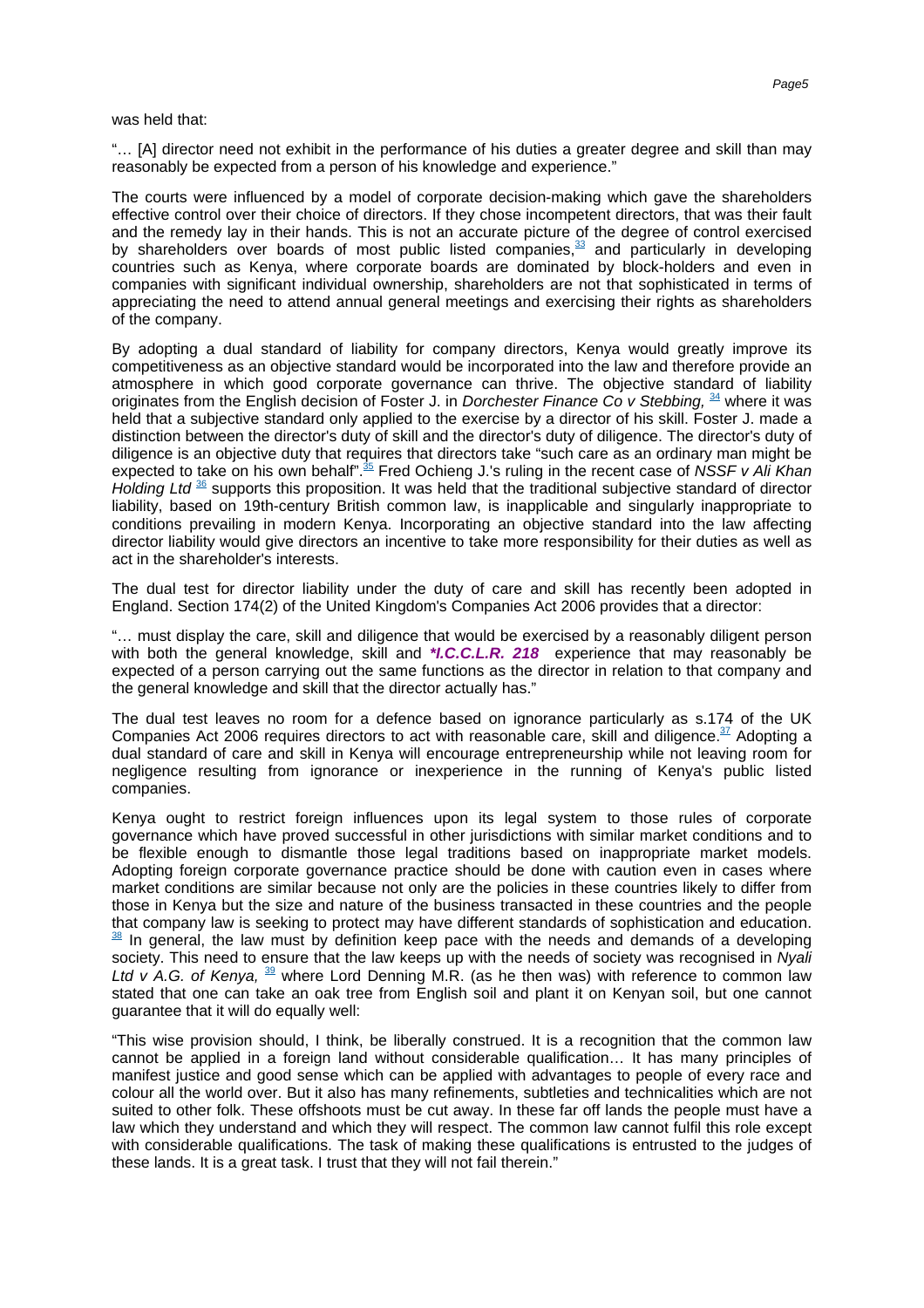Although Lord Denning's quote refers to common law as opposed to legislation, it encapsulates the difficulties that arise when laws are transplanted from one jurisdiction to another without reviewing them to reflect the economic conditions and political environment of the receiving jurisdiction. Clearly, an effort has not been made to review Kenya's Companies Act so that it fits the needs of Kenya today. This can be attributed to the hefty requirements needed to sustain an effective common law system such as the need for frequent review of the law to reflect the changes in society. This requires effective institutions, human capital and an environment in which the judiciary is independent from political influence. This weakness in adopting forms of regulation but not qualifying them to fit the conditions of the country in which they are to operate requires urgent attention.

#### **A review of the Kenyan Corporate Governance Code**

As we have seen above, s.1.3 of the CMA Guidelines validates the proposition that the Kenyan Code is not a "home-grown" solution to Kenya's corporate governance as the CMA Guidelines are based on a significant number of foreign corporate governance codes. The CMA Guidelines will now be examined within the context of how effectively they facilitate the operation of internal control mechanisms in corporate governance in a country with a weak legal system. The effectiveness of each control mechanism will be examined in turn.

## **Chairman/CEO duality**

The board is an important internal control mechanism in corporate governance and the position of the chairman and the CEO are often described in corporate governance theory as a company's board leadership structure. The manner in which directors are to exercise their powers in managing the company is not dealt with by the Companies Act, but by Table A of England's Companies Act 1948. It is worth pointing out that Table A is optional and may not be part of the constitution of the company. The provisions of Table A are therefore discussed with the general assumption that they will be applicable to Kenyan [companies.](#page-14-20)<sup>40</sup> Article 101 Table A provides that, "the directors may elect a chairman to their meetings and determine the period for which he is to hold office". Section 3.2(iii) of the CMA Guidelines states that chairmanship of a public listed company **\*I.C.C.L.R. 219** should be held by an independent and non-executive director. This provision contradicts art.101 Table A which states that directors may choose "one of their number" to act as chairman if the elected chairman is not present within five minutes following appointment to hold a meeting. Under both the law and the CMA Guidelines, the chairman should be elected by the board. Although both the CMA Guidelines and Table A are not mandatory, where a company has adopted Table A into its constitution, as Table A is part of England's Companies Act 1948, from which Kenya's Companies Act 1962 was adopted, it is the mandatory legislation upon which the appointment of chairman is likely to be based. Directors of companies can therefore challenge the recommendations of the CMA Guidelines as they are not mandatory, therefore suppressing Kenya's quest towards adopting good corporate governance. There is a need to review art.101 Table A accordingly to prevent it from suppressing compliance with the requirement that the chairmanship of a public listed company should be held by an independent and non-executive director.

Where Table A does not apply, a public listed company listed on the stock exchange will be expected to comply with the CMA Guidelines on corporate governance. Section 2.2.1 of the CMA Guidelines provides that:

"… [T]here should be a clear separation of the role and responsibilities of the chairman and chief executive … where such roles are combined a rationale for the same should be disclosed to the shareholders in the annual report of the Company."

Corporate governance codes recommend that the positions of the chief executive officer (CEO) and the chairman of the board (chairman) are separated, because to have one person occupying both the roles of CEO and chairman is to concentrate too much power in one person's hands, therefore making the company vulnerable to abuse. The Centre for Corporate Governance (CCG) states that in some corporations in Kenya "the board tends to go beyond its level of operation and therefore usurp the role of management", and in some cases, "managers have a lot of control at board level overshadowing other [directors".](#page-14-21)<sup>41</sup> This former statement reflects a lack of clarity of the roles of the board and management, while the latter statement depicts a lack of quality in the membership of the board. Personal leadership is a board chairman's most important quality in effectively playing their [role,](#page-14-22) $42$  and as such there is a need to hire directors who have strong leadership skills and a good understanding of the company's business so that they may be confident enough to question, direct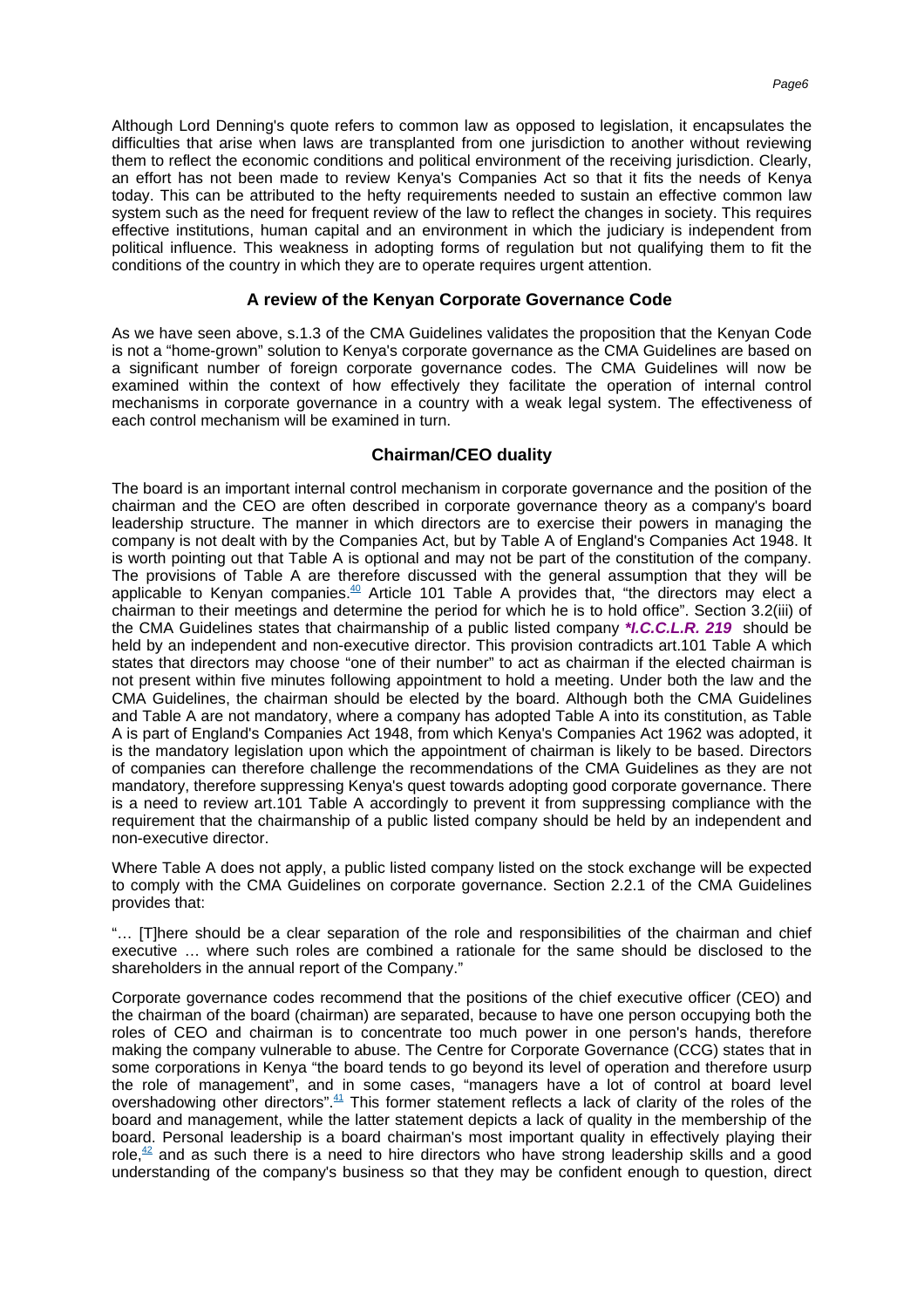and monitor management. An empirical study on Kenya, however, shows that the majority of directors in Kenya displayed a lack of understanding of their role in the [company.](#page-14-23)<sup>43</sup> There is a need for continuous training of management to enable them to keep abreast with modern management techniques. The CCG is currently addressing this need, although for Kenya to achieve an adequate pool of directors, training has to be targeted also at the directors of small and medium-sized enterprises (SMEs). At the moment the training is aimed at directors of public listed companies and state corporations whereas evidence shows that 99 per cent of companies in Kenya are actually  $SMEs.<sup>44</sup>$  $SMEs.<sup>44</sup>$ 

To solve the problem of lack of clarity of roles, the CMA Guidelines clearly state the role of the chairman and the role of the CEO. Section 3.1.1 of the CMA Guidelines gives a detailed description of the role of the board of directors as primarily "fostering the long-term business of the corporation", and among other responsibilities, defining the company's strategy, risk policy plans, overseeing the corporate management, ensuring compliance with applicable laws, ensuring that shareholders are well informed and taking into account stakeholder interests in decision-making.

It is doubtful, however, whether splitting the role of CEO and chairman is likely to solve the corporate governance problem in Kenya. Donaldson and Davies state that reduced agency costs and improved corporate performance would be achieved through the greater independence in decision-making that would be achieved by splitting the role of the CEO and the [chairman.](#page-15-0)<sup>45</sup> The agency costs described in Donaldson and Davies's study are those that are between management and shareholders. As the agency problem in Kenya occurs between majority and minority shareholders, and management as opposed to shareholders and management, splitting the roles of the CEO and chairman does not target the right agency problem which is to align the interests of majority and minority shareholders and those of management and shareholders generally. Majority shareholders are the controllers of companies in Kenya and therefore the board is likely to act in the majority shareholder's interests as the majority shareholder has, among other powers, the power **\*I.C.C.L.R. 220** to hire and fire management which does not act in its [interests.](#page-15-1)<sup>46</sup> An effective control mechanism in corporate governance in Kenya would be one that targets the independence of the board, not from within itself, but from the external influence of the majority shareholder at the expense of minority shareholders.

The ineffectiveness of the splitting of the roles of CEO and chairman is reinforced by the fact that there is no sanction in the CMA Guidelines for non-compliance with the Guidelines. The CMA Guidelines adopt the "comply or explain" principle, which is based on the assumption that the market will monitor compliance with the code and either penalise non-compliance by lowering share prices or observe that non-compliance is justified in the circumstances of the particular [company.](#page-15-2) $47$  The Nairobi Stock Exchange is at an early stage of development and owing to the small number of companies listed on it and the lack of sanctions in the CMA Guidelines there is no incentive for directors and management to comply with the CMA Guidelines so as to keep the company [competitive.](#page-15-3)<sup>48</sup> This lack of sanctions within the CMA Guidelines is further exacerbated by the current state of Kenya's companies legislation. Kenya's companies legislation waters down the CMA Guidelines mechanisms by providing a subjective standard of liability for breach of directors' duties which takes away any incentive that directors and management may have to act in the interests of the [company.](#page-15-4) $49$ 

## **Shareholder protection**

Section 1.1 of the CMA Guidelines states that the CMA Guidelines have been developed as a response to the recognition of the role of good governance in "maximisation of shareholders value as well as protection of investors' rights". The focus of the Guidelines appears to be on shareholders rather than stakeholder interests. This is confirmed by s.3 of the CMA Guidelines, which provides that:

"… [T]he adoption of international standards in corporate governance best practice is essential for public companies in Kenya in order to maximize shareholders value …"

The CMA Guidelines in s.1.2 only require that stakeholder interests be taken into account in realising shareholders' long-term value. Theoretically, these provisions appear to be sound; however, research has shown that a majority of the top 20 companies listed in the Nairobi Stock Exchange including Unilever Tea Kenya, Limuru Tea Co, Kakuzi Ltd, Williamson Tea, Kapchoria Tea, Rea-Vipingo Plantations, Barclays Bank, Standard Chartered, the East African Breweries, Total Kenya Ltd and BAT Kenya Ltd are foreign [controlled.](#page-15-5)<sup>50</sup> This ownership pattern is further reflected in the NSE where 20 of the 58 companies listed in the NSE as of 1996 were available for foreign investment. In the last decade, the number of companies with foreign investment has increased following the Kenyan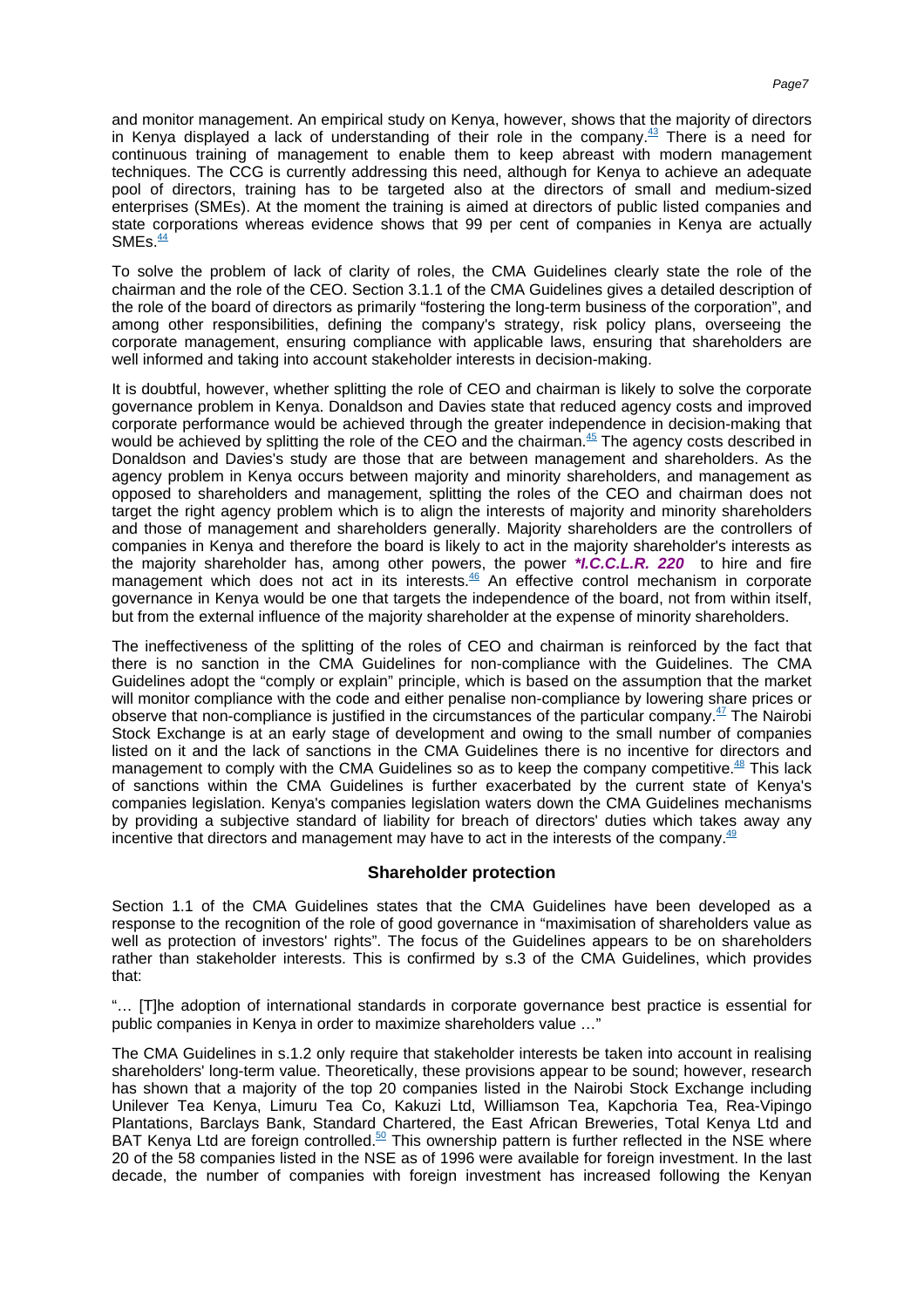Government's steady relaxation of restrictions on foreign ownership in locally controlled companies from 20 per cent for investors and 2.5 per cent for single holdings to 40 per cent for investors and 5 per cent for single holdings in 1995. Following these amendments, in 2002 the foreign investor regulations were further amended to provide Kenyan citizens with a minimum ownership of 25 per cent while the balance of 75 per [cent](#page-15-6)<sup>51</sup> became a free float for all classes of investors, with no restriction on the amount held by a foreign [investor.](#page-15-7)<sup>52</sup> It is arguable that the CMA Guidelines, within the context of the regulations governing foreign ownership, were not serving the interests of the Kenyan community who are the stakeholders of the companies listed in the stock exchange. Recently the legal threshold of foreign ownership of a public listed company in Kenya has been reduced from 75 per cent to 60 per [cent.](#page-15-8)<sup>53</sup> This reduction has been controversial, with the Government seeing the increase of local ownership to 40 per cent as an incentive to the local investor to participate in the NSE while others see the reduction of the margin of foreign ownership in public listed companies as a disincentive to prospective foreign [investors.](#page-15-9) $54$ 

Foreign investors are not likely to have an incentive to participate in shareholder activism **\*I.C.C.L.R. 221** if the company is not acting in the interests of minority shareholders and stakeholders as "foreign shareholders will not share in externalities such as pollution and unemployment in [Kenya".](#page-15-10)<sup>55</sup> The CMA Guidelines deal with the extent of foreign ownership in s.3.3(i) by stating that, "a board of a public listed company should ensure equitable terms of shareholders including the minority and foreign shareholders". This provision reiterates the fact that the interests of minority shareholders need to be taken into account. Other provisions in the CMA Guidelines however, contradict this end. Section 3.3(iv) states that, "every shareholder shall have a right to participate and vote at the general shareholders meeting including the election of directors". With foreign ownership in some companies exceeding 40 per cent, with a possibility of 60 per cent ownership, it is doubtful whether minority shareholder votes will have any effect in securing the interests of minority shareholders. Shareholder protection appears to only be possible if minority shareholders vote as a block. Research in developed countries has shown that shareholders as a group have an incentive to monitor the actions of [management.](#page-15-11)<sup>56</sup> However, recent research on compliance with the "comply or explain" principle in the United Kingdom has shown that market discipline through codes is having little effect on [compliance.](#page-15-12) $57$  The probability of achieving collective action of shareholders and effecting market discipline in a developing country such as Kenya is quite small. The common law of companies appears to provide better protection for shareholders by providing that a shareholder may exercise his own interest as he thinks fit except where he wants to perpetrate a "fraud on the minority"; the vote must be exercised bona fide for the benefit of the company as a whole when a proposed alteration of articles is under [consideration.](#page-15-13)<sup>58</sup> This implies that a large shareholder may not be able to vote against the interests of minority shareholders. However, demonstrating to the court that the majority shareholder had a fraudulent intention against minority shareholders is too high a threshold for minority shareholders, as the majority shareholder can always argue that they were exercising business judgment and acting in the interests of the company.

Of particular importance for Kenya is the nature of the minority shareholders who are investing in the NSE. It can be argued that a significant number of shareholders in Kenya are under-informed about their rights as shareholders of the company and are not sufficiently educated on corporate governance issues to discover that there is anything to complain about. In cases where shareholders may want to complain, they find it difficult to come up with better suggestions. Some shareholders are indifferent and do not see the company's under-performance as being their problem to complain about, as they see investing in stock as a gamble. A lack of good returns from investment is seen as a "bad investment" in the wrong company as opposed to poor firm performance, the emphasis being on the shareholder not being in luck as opposed to managerial ineffectiveness. When a large number of minority shareholders think in this way, this thinking can have a devastating effect on corporate governance, as shareholder activism will no longer be an effective internal control mechanism. While the effort of the CCG in addressing this issue through the provision of training on corporate governance is good, there is still a long way to go before shareholders in Kenya are educated on their rights, as current training is mainly targeted at company directors and only about 900 persons from 11 countries had been trained by  $2005$ <sup>59</sup> However, greater shareholder protection may be achieved through the increased coverage of matters relating to stocks following the recent wave of initial public offerings in the NSE. Shareholders in developed countries such as the United Kingdom get most of their information from business papers and this keeps the companies in check. The recent increase in press freedom in Kenya is likely to play a substantial role in the attainment of good corporate governance as the role of a free and vibrant press is the reason why soft law, such as corporate governance, works so well in the United Kingdom. A free and vibrant press gives corporate governance the back-up it needs by providing a powerful investigative process which exposes dodgy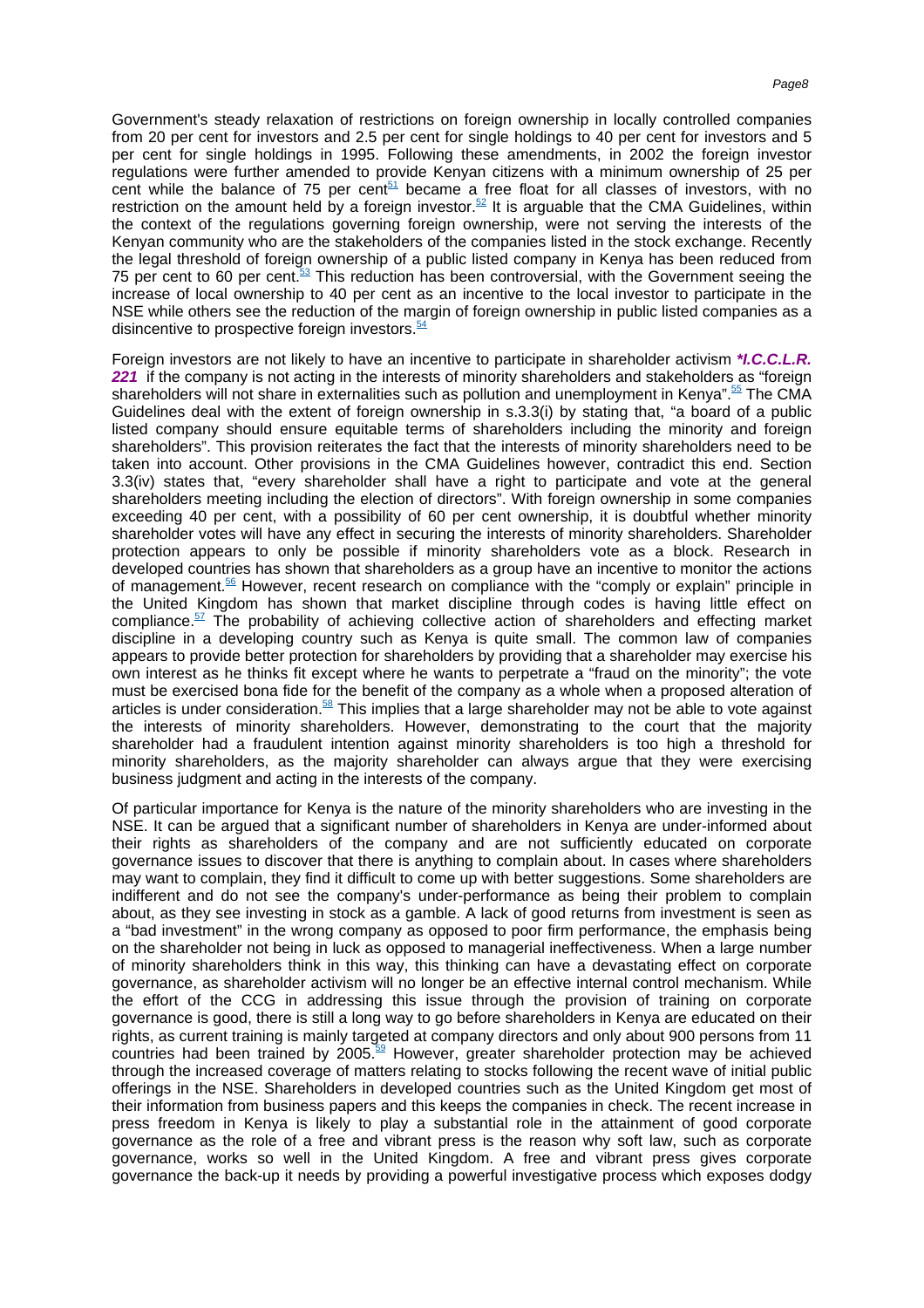dealings in companies, therefore keeping potential misuse of company powers in check. On the other hand, an inactive press in the area of corporate governance means that shareholders may not discover a fraud until much later when the damage is already done.

At present not many shareholders are interested in attending shareholder meetings and voting. The CMA Guidelines note this and in s.3.3(ix) provide that, "[a]ll shareholders should be encouraged, to participate in the annual general meetings and to exercise their votes". However, the foregoing presumption of a general lack of interest from **\*I.C.C.L.R. 222** minority shareholders was recently reversed following the collapse of Uchumi, one of Kenya's leading supermarket chains. For the first time, minority shareholders demanded accountability from management on what had led to the collapse. This resulted in government action to resuscitate Uchumi. This achievement in shareholder activism is a milestone in Kenyan corporate governance. Notable victories for shareholder activism following the collapse of Uchumi were that issues often associated with causing free-rider problems were addressed. For instance, Uchumi reimbursed shareholders the cost of turning up to meetings during the investigation following its collapse. This is important for corporate governance, because not only is it not costless for shareholders to attend meetings and exercise their voice, but reimbursing shareholders is arguably beyond compliance with s.2.3(ii) of the CMA Guidelines, which states that "[t]he board should make shareholders' expenses and convenience primary criteria when selecting venue and location of annual general meetings". Uchumi's reimbursement of shareholders might be seen as compliance with the spirit of corporate governance as opposed to the guidelines of corporate governance. Cost is what often leads to proxy voting, a mechanism through which free-riders and active shareholders who are unable to attend company meetings can have their say through votes cast on their behalf by management. In practice, however, research has shown that proxy voting often reflects the interests of management rather than shareholders. Uchumi's reimbursement of shareholders is however open to interpretation and the reimbursement of shareholder attendance costs may be perceived as a misuse of the company's resources resulting in a reduction of dividends for [shareholders.](#page-15-15) $60$ 

#### **Institutional investors**

It has been argued that the presence of institutional investors may have a positive effect on corporate [performance.](#page-15-16)<sup>61</sup> There are both local and international institutional investors in Kenya. Kenya Airways is an example of a company which has both local and institutional shareholders. Following the privatisation of Kenya Airways in 1995, KLM has been Kenya Airways' main international institutional shareholder, owning 26 per cent of Kenya Airways. The other institutional investors own 14 per cent, local institutional investors own 12 per cent, the Government owns 23 per cent, the Kenyan public owns 22 per cent and employees own 3 per [cent.](#page-15-17)<sup>62</sup> It is hoped that institutional investors will become more active as they are better informed. Evidence in the United Kingdom suggests that institutions are, behind the scenes, ready to put pressure on [directors.](#page-15-18)<sup>63</sup> Institutional investors in Kenya may, however, face some difficulties in being effective control mechanisms in corporate governance. It is arguable that although the potential flight of institutional investors acts as an incentive for the board to behave well, the role of institutions as shareholders does not reconcile with their role as investors. As investors, institutions have the role of seeking maximum return for their investors and therefore need to move around in search of the best opportunities for the best returns. The expectation that institutional investors will hang around the company long enough to act as a control mechanism on the company's management is open to question.

In dealing with institutional investors, s.2.1.3(ii) of the CMA Guidelines requires that a list of 10 major shareholders is given in the annual report of the company. Under  $s.3.3(x)$  of the CMA Guidelines institutional investors are particularly encouraged to make direct contact with the company's senior management and board members to discuss performance and corporate governance matters as well as vote during the annual general meetings of the company. The purpose of this provision is to facilitate the role of institutional shareholders as a corporate governance control mechanism in that by directly contacting management, the institutional investors will be performing a monitoring function and management will be aware of their interest in company performance, thereby enhancing good corporate governance practice within the company. Section 3.3(x) of the CMA Guidelines, however, carries the risk of sidelining the interests of minority shareholders. The CMA Guidelines in s.3.3(xiii) deal with this risk by encouraging public listed companies to establish a shareholders' association:

"… to promote dialogue between the Company and the shareholders … [and] … play an important role in promoting good corporate governance and actively encourage all shareholders to participate in the annual general meeting of the Company or assign necessary voting proxy."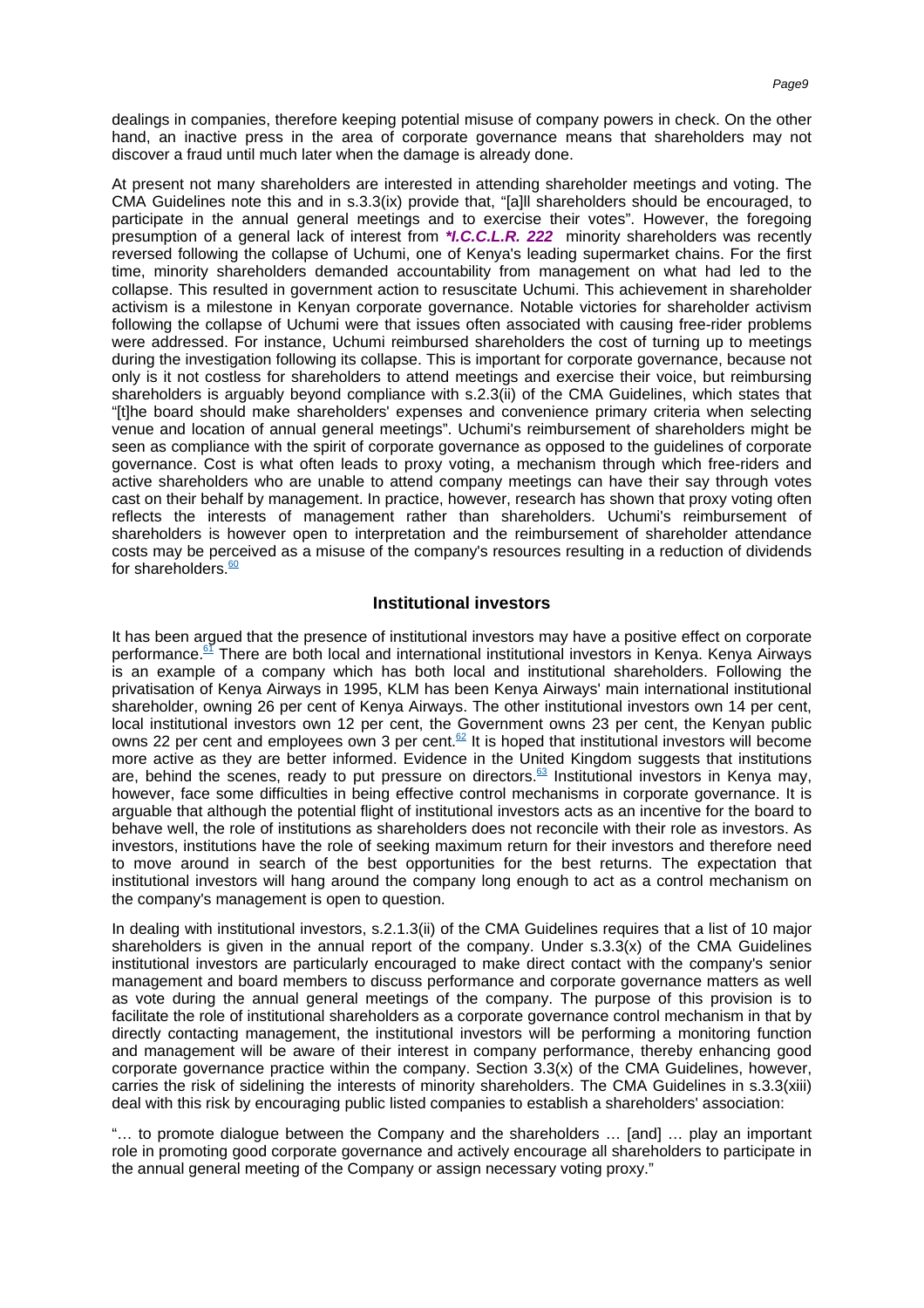**\*I.C.C.L.R. 223** This provision is not likely to be effective where there is an agency problem between institutional shareholders and minority shareholders, as the institutional shareholders would be promoting their interests by directly contacting management and thus influencing the matters that the shareholders' association chooses to discuss with the board. Minority shareholder interests are further put at risk by providing in s.3.1.2(iii) of the CMA Guidelines that minority shareholder interests should not be allowed to sway the direction of the board. Section 3.1.2(iii) states that:

"The structure of the board … should also provide a mechanism for representation of the minority shareholders without undermining the collective responsibility of the directors."

Like stakeholders, the interests of minority shareholders receive little protection in the CMA Guidelines. They are only to be considered, that is to be "thought about", in decision-making. Demonstrating the consideration of shareholder interests is not required by the CMA Guidelines, with s.3.1.2(iv) only requiring the board to state in its annual report whether "it satisfies the representation of the minority shareholders". This further highlights the need to protect the rights of minority shareholders in law by reviewing the law affecting derivative actions to provide an efficient dispute resolution mechanism for minority shareholders.

#### **Board structure and executive remuneration**

The collapse of Uchumi has been attributed to having a dysfunctional [board.](#page-15-19)<sup>64</sup> Dysfunctional boards have also been associated with corporate governance failures in well-established corporate governance regimes, such as those present in developed countries like the United States. In the collapse of Enron in the United States, directors failed in monitoring the activities of the management of Enron and its financial affairs, by mainly relying on the explanations of management because they trusted them and did not question the information that was given to them. This may be what happened in Uchumi. Eshiwani characterises typical non-performing boards in Kenya as having directors who are always present at company meetings, as executive remuneration takes the form of an allowance awarded for each meeting attended. Age-wise, the members of the board are typically elderly people and the discussion that takes place for the better part of the meeting has little to do with the objectives of the company. This is in line with Gustavson et al. 's finding that some executives perceive taking up a board position as being a form of [semi-retirement.](#page-15-20)<sup>65</sup>

Recent research has shown that the gap between the remuneration of employees and management has continued to grow, with the remuneration of management in top companies being approximately KES 2.5 million (US \$33,400) a month, which is about 400 times higher than the lowest-paid [employee.](#page-15-21)<sup>66</sup> With this type of board where executive remuneration is not tied to firm performance, it is almost inevitable that there will be misappropriation of company assets and a lack of strategy leading to underperformance of corporations as management will be able to prioritise their remuneration over company performance leading to underperformance and the possible collapse of corporations. The collapse of Uchumi has been attributed to irrational expansion plans by the board coupled with a lack of risk management strategies. It is arguable that if executive remuneration in Kenya was tied to company performance, perhaps the collapse of Uchumi would have been alleviated as management would have had a greater incentive to ensure that their expansion plans were rational and risk management strategies were in place.

Ogola states that under the current legislation in Kenya, "for technical reasons" directors are not regarded as employees of the [company.](#page-15-22)<sup>67</sup> However, s.5(c) of the Income Tax Act c.470 classifies earnings from directorships as employment income. Article 76 Table A, on the other hand, states that the remuneration of directors shall from time to time be determined by the company in the general meeting while Kenya's common law of companies provides that a provision in the articles authorising the payment of directors does not give the right to be paid any specific [amount.](#page-15-23)<sup>68</sup> The law regarding executive remuneration in public listed companies needs to be revised so that the various sources of law are consistent with each other.

Research shows that potential candidates for board positions in Kenya are unwilling to take up positions on company [boards](#page-16-0) $\frac{69}{5}$  in lieu of the financial security that can be derived from any other job that they may be holding. Section 3.1.4 of the CMA Guidelines provides that **\*I.C.C.L.R. 224** executive remuneration is to be determined by a remuneration committee appointed by the board and:

"… consisting mainly of independent and non-executive directors (NEDs) to recommend to the board the remuneration of the executive directors and the structure of their compensation package."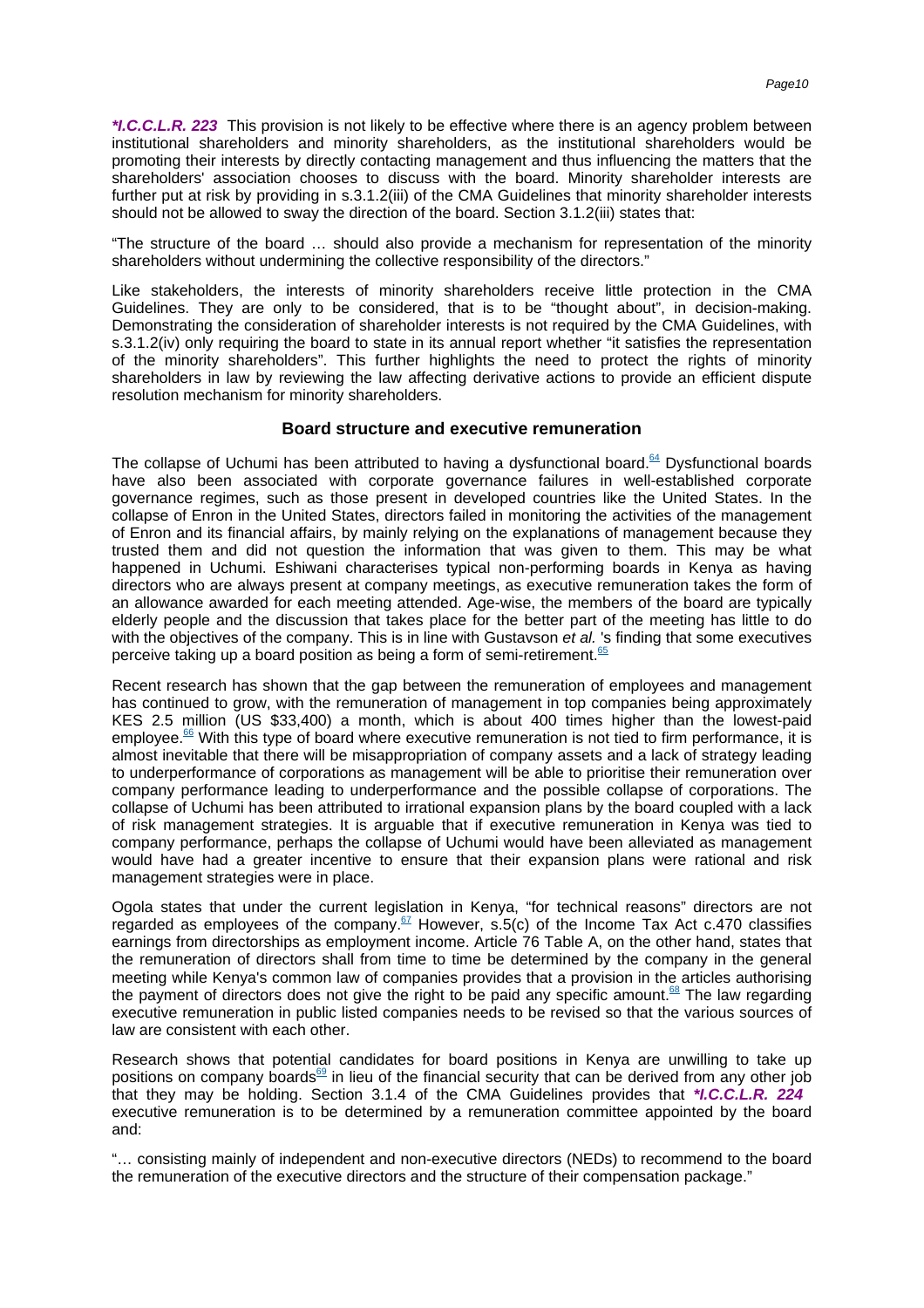Section 3.1.4 of the CMA Guidelines appears to strengthen the monitoring function of NEDs and independent directors as an internal control mechanism in corporate governance by allocating them the role of recommending executive remuneration. The CMA Guidelines, however, need to be revised in order to give non-executive directors more independence in the performance of their duties. Section 3.1.4(ii) gives executive directors the power of determining the remuneration of their monitors, therefore providing for a situation where non-executives may be wary of being too critical of the decisions of the board in case this lowers their remuneration. Section 3.1.4(iii) of the CMA Guidelines states:

"The remuneration of the executive director should include an element that is linked to corporate performance including a share option scheme so as to ensure the maximization of the shareholders' value."

This is a move in the right direction.

Research has shown that the sensitivity of pay to performance in the United States has increased over time owing to executive ownership of stock as well as share options and that stock options are the fastest growing component of executive remuneration in the United [States.](#page-16-1)<sup>70</sup> This suggests that paying executives in Kenya in the form of share and stock options is likely to improve the general performance of the company, in that executives will be motivated to improve the performance of the company, resulting in an increase in their own pay. Section 196(1) of the Companies Act provides that every company should keep a register showing the number of shares which are held by a director in the company's registered office and it shall be open to inspection by any member of the company 14 days before the date of the annual general meeting and three days after the annual general meeting. Section 3.1.4(iv) of the CMA Guidelines provides for further access to information on ownership by directors by providing that the consolidated total remuneration of the directors should be disclosed to the shareholders in the annual report specifying the total remuneration for executive directors and the total fees for non-executive and independent directors. The company's annual report can be accessed by any shareholder at any time of the year. This is contrary to the trend in developed countries where there is a demand for greater transparency and detailed disclosure of the components of remuneration [packages.](#page-16-2)<sup>71</sup> The rationale behind having a consolidated form of disclosure of directors' remuneration may be because it is easier to understand for the shareholders, who may generally not be familiar with finance terminology such as share options or stock options. Although evidence suggests that the level of executive remuneration in top companies is high, there is limited empirical information on the level of remuneration of company executives of most companies in Kenya. Information in literature on the form that executive remuneration takes is also limited, with both Eshiwani and Gustavson et al. noting that payment in the form of allowances per meeting attended are [common.](#page-16-3)<sup>72</sup> The Kenyan public so far have not shown an interest in the level of executive remuneration. This is partly a consequence of the low level of awareness in Kenya on corporate governance issues.

Section 2.1.4 of the CMA Guidelines deals with board balance by requiring that the board should be composed of at least one-third of independent and non-executive directors of diverse skills or expertise in order to ensure that no individual or small group of individuals can dominate the board's decision-making processes. The role of a non-executive director in the CMA Guidelines is defined by what they should not do, as opposed to what they should do. Section 2.1.4.2 of the CMA Guidelines provides that an NED is "a director who is not involved in the administrative or managerial operations of the Company". Other than s.2.1.4.2 of the CMA Guidelines, the role of non-executives is to sit in committees within the board, such as the remuneration committee, the audit committee and the nomination committee. The CMA Guidelines should be reviewed to reflect the monitoring function of NEDs to facilitate their effectiveness as monitors, rather than passive members of the board by clearly defining their role as monitors. The diversity of the board mentioned in s.2.1.4 of the CMA Guidelines is a matter of interest for Kenya's corporate governance. Eshiwani points out that a typical dysfunctional board will denote a lack of corporate culture and **\*I.C.C.L.R. 225** given its broad regional composition, a lack of national values such as hard work and integrity in the doing of [business.](#page-16-4)<sup>73</sup> This may be due to the lack of a labour market for directors.

The CMA Guidelines s.3.1.3 recommends that the board should have a nomination committee whose role is to appoint members of the board. Gustavson et al. note that one of the problems that nomination committees face is the lack of diversity in the pool of potential [directors.](#page-16-5)<sup>74</sup> There are few candidates who can meet the requirements of s.3.1.3(ii) of the CMA Guidelines which provides that the nomination committee should only consider "persons of calibre, credibility and who have the necessary skills and expertise in exercising independent judgement". This often means that there is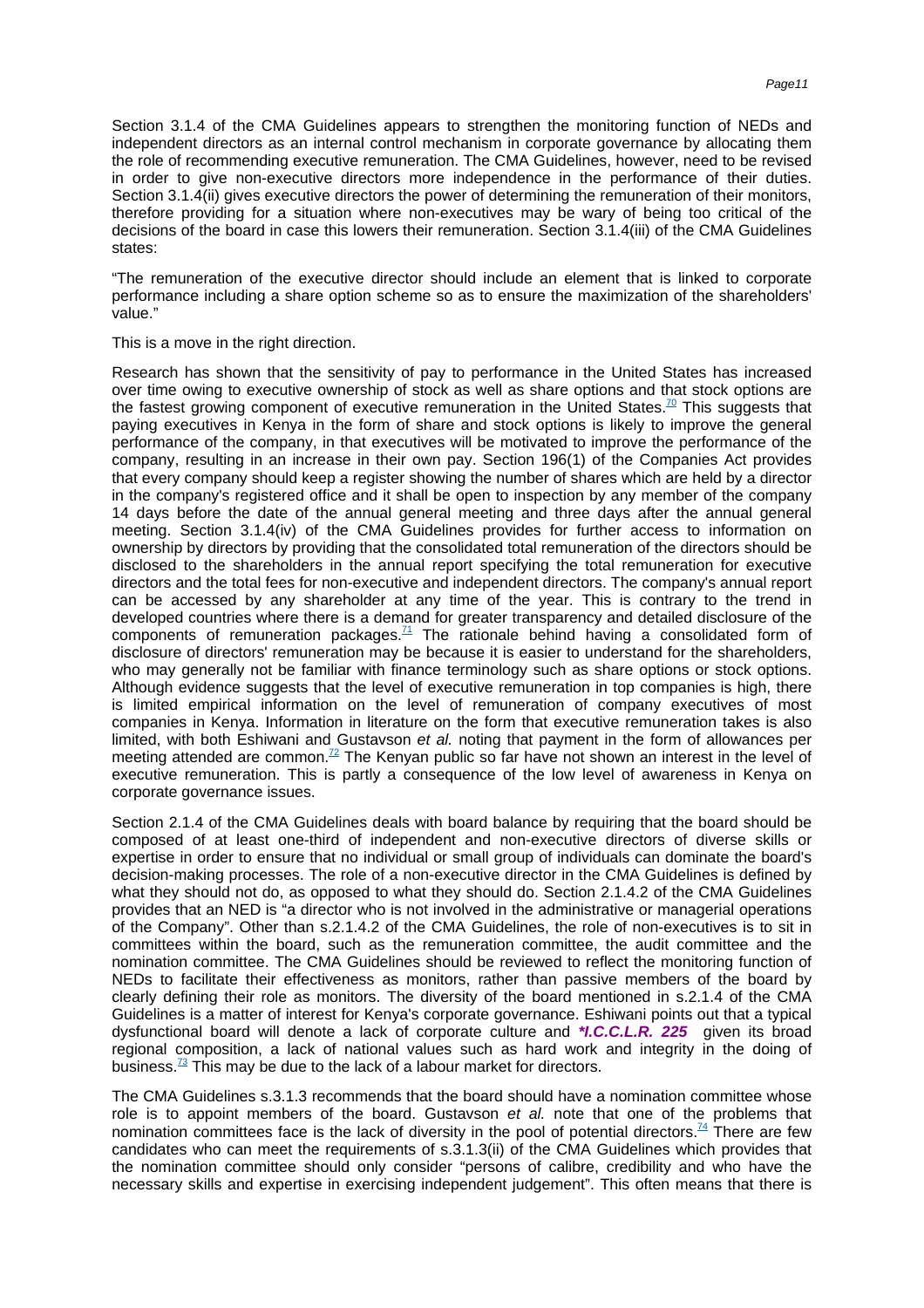no competition within the labour market for directors and therefore directors do not have the incentive to perform well in order to keep their job in the company. The term "calibre" is often interpreted as meaning persons of high social standing, with research showing that appointment to boards in Africa are often [political](#page-16-6)<sup>75</sup> and based on "know who" rather than "know how". Section 3.1.3(vi) of the CMA Guidelines requires that:

"… [N]ewly appointed directors should be provided with necessary orientation in the area of the company's business in order to enhance their effectiveness in the board."

This provision is likely to go a long way in addressing the weaknesses revealed by Mwaura's study, which showed that most directors in Kenya were not aware of their [duties.](#page-16-7)<sup>76</sup> As far as skills and expertise go, Gustavson et al. note that qualified candidates are not always willing to take up positions on the board owing to, among other reasons, the lack of a remuneration package that provides an incentive for them to take time off their current [jobs.](#page-16-8)<sup>77</sup> Section 3.1.3(viii) of the CMA Guidelines provides that in appointing members of the board, the nomination committee should ensure that:

"The process of the appointment of directors should be sensitive to gender representation, national outlook and should not be perceived to represent single or narrow community interest."

This reflects a need formore female representation on Kenyan boards, as the majority of board members are male. There is also a need for age-balance within the board, as this brings with it different views and skills that can contribute to the company's success.

The examination of the effectiveness of the law that governs companies as well as Kenya's corporate governance, demonstrates that Kenya lacks a corporate culture. This lack of corporate culture can be attributed to the lack of national values. It has been argued that Kenyans identify more with their tribes than they identify themselves with being [Kenyans.](#page-16-9)<sup>78</sup> For corporate governance, this implies that having a board that represents a tribal bias will lead to the interests of a particular community overriding the interests of the shareholders. The role of social norms in African corporate governance is an issue of importance that is seldom discussed in public and less so in academic debate. Gustavson et al. discuss this issue within the context of the appropriateness of the Anglo-American corporate governance system for the Kenyan [market.](#page-16-10)<sup>79</sup> Requirements by international financial institutions, such as the International Monetary Fund and the World Bank, that developing countries implement structural adjustment programmes as a condition for awarding loans to developing countries, have meant that developing countries like Kenya find themselves having to adopt a corporate governance system that is akin to the Anglo-American system of corporate governance. Kenya should adopt a model that takes into account its cultural context and represents the interests of stakeholders such as the community, through employee representation on the board. Most countries with weak legal systems, such as Italy, tend to adopt the German model of corporate governance, as it ensures more accountability as the employees of the company are represented on the board. The German model is often associated with the long-term success of the company which should be the goal of both local and foreig[n investors.](#page-16-11)<sup>80</sup>

The CMA Guidelines give enormous flexibility when it comes to dealing with the conflict of interests of directors in the performance of their duties. Several sections of the Guidelines once again contradict themselves. Section 2.1.4.1 of the CMA Guidelines contains the criteria of determining the independence of directors. **\*I.C.C.L.R. 226** Section 2.1.4.1(i) provides that for a director to be independent, they must not have been employed by the company as an executive within the last five years. Section 2.1.4.1(ii) then goes on to say that a director will be considered to be independent if the director:

"… has not had any business relationship with the Company (other than service as a director) for which the Company has been required to make disclosure."

Section 2.1.4.1 of the CMA Guidelines contradicts itself in that it implies that a former director can be considered an independent director as long as the board discloses this. This provision gives room for weak leadership on the board where management may seek to usurp the authority of directors. A former director acting as an independent director on the board is not likely to criticise the decisions of the current directors owing to the fact that doing so may reveal the shortcomings in the board at the time the individual in question was director. This reflects a similarity in weakness between the CMA Guidelines and the provisions on director liability in the Companies Act 1962.

This article has so far attributed the collapse of Uchumi to a dysfunctional board and lack of strategic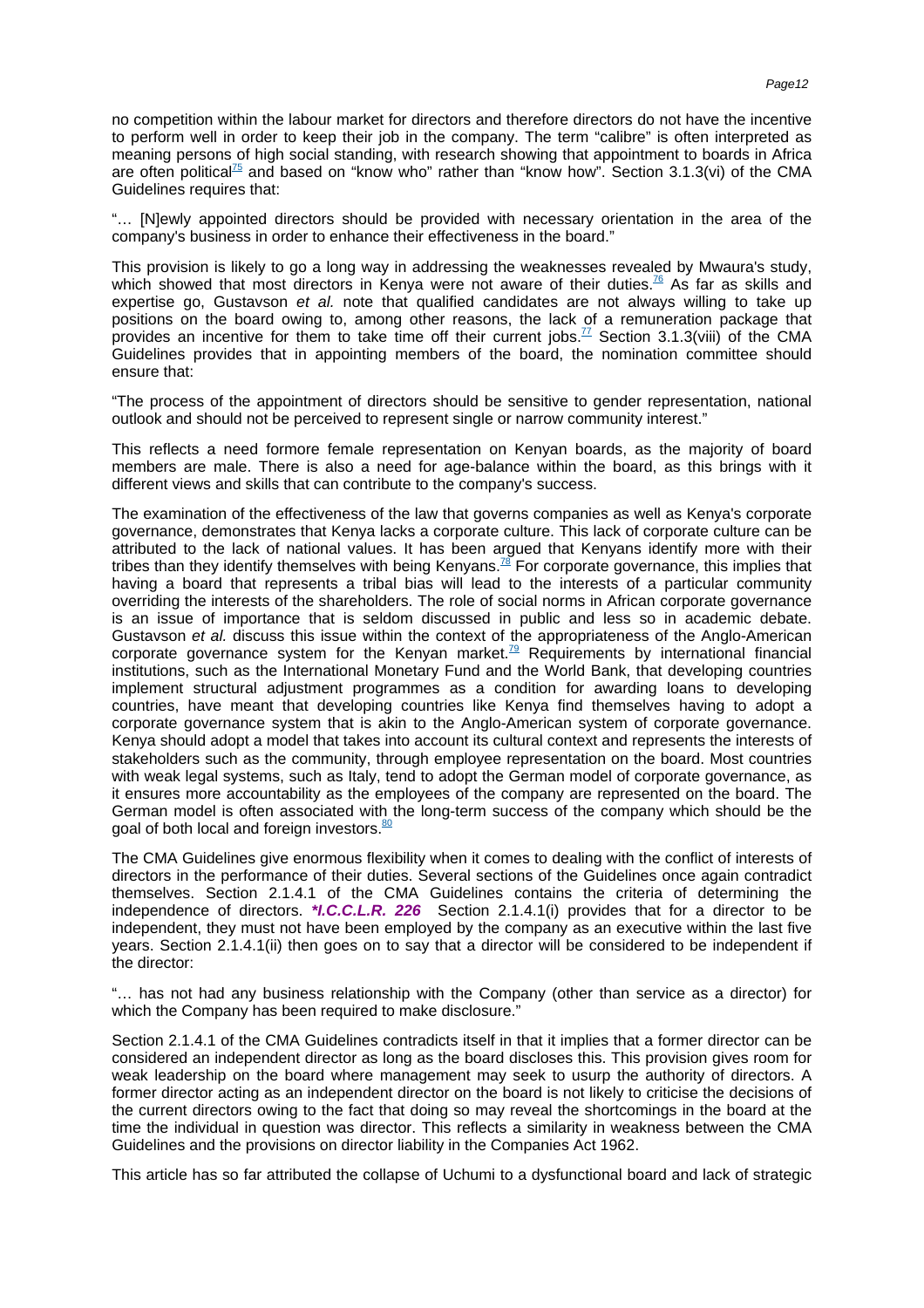management; however, the collapse of Uchumi can be attributed partly to the failure of external control mechanisms. External control mechanisms in corporate governance such as takeovers are seen as the weapon of last resort for companies whose assets are not being utilised properly. Through the takeover mechanism, shareholders can replace poor management of corporations with good management, and thereby in this respect provide an atmosphere for economic development. This is demonstrated in Franks and Mayer's study which examined hostile takeovers in the United Kingdom and found that they are followed by high board turnovers and significant restructuring of the companies [involved.](#page-16-12) $81$  However, many markets in developing countries do not have an active market for corporate control. They are likely to be imperfect markets that suffer from information deficits and therefore, corporate governance control mechanisms such as takeovers are not effective. The market as a mechanism for corporate control is not currently in use in Kenya, although its use is permitted under the Capital Markets (Take-overs and Mergers) Regulations [2002.](#page-16-13)<sup>82</sup> Relying on markets to provide solutions to corporate governance issues in Kenya is likely to be an exercise in futility.

#### **Conclusion**

This article has argued that Kenya's weak legal system is likely to affect the country's quest for good corporate governance. Although shareholder activism led to the resuscitation of Uchumi, the law in place played little or no role in this. The Government's resuscitation of Uchumi is better explained as being political. The collapse of Uchumi, which is a leading local supermarket, was obvious to the ordinary Kenyan citizen, and Kenyans, not just the shareholders of Uchumi, demanded an explanation from the state as to what had led to the collapse. It was in the Government's interest to restore investor confidence in the market and therefore the Government resuscitated Uchumi. This is in line with research which shows that when stock markets fail, it is the obligation of governments to facilitate their [resuscitation.](#page-16-14) $83$ 

Following the adoption of the Companies Act 1962 to date, Kenya has witnessed the collapse of many of its corporations. Poor corporate governance led to the collapse of 33 banks in Kenya in [1985](#page-16-15) [84](#page-16-15) and continues to be the cause of the collapse of many corporations to date. Companies in Kenya perform poorly not only because of the nature of the laws in place but also because of the political and regulatory environment in the country. Although it is possible to argue that enforcing the law that is currently in place would improve corporate governance to an extent and that reviewing the current law without improving the environment in which it operates is likely to have a limited impact on corporate governance, implementing effective laws is a fundamental requirement for establishing a successful corporate governance system. A review of the current system of companies legislation to reflect the market conditions in Kenya today is way overdue. The current standard of director liability needs to be revised to a dual standard of liability. Adopting a dual standard of liability such as that of the United Kingdom would encourage entrepreneurship while facilitating accountability. For the dual standard of liability to be effective in achieving good corporate governance, it is necessary to increase the criminal sanctions within the Companies Act and the Penal Code to a level that reflects the business world today. Directors who are not willing to act in the best interests of the company are not going to be deterred by a sanction of imprisonment between two and seven years or a civil sanction of US **\*I.C.C.L.R. 227** \$133 coupled with a high burden of proof for the prosecutor. The sanctions governing director liability need to be revised to reflect the benefits that are likely to be derived from engaging in financial crime.

The need to attract foreign investment appears to be the primary reason for adopting a corporate governance code that is based on the corporate governance codes of a number of developed nations. The result of this type of drafting has been that Kenya has a corporate governance system which does not adequately serve the interests of the Kenyan economy, particularly those of the community as stakeholders and local investors as minority shareholders in Kenyan companies. There is a need to review the CMA Guidelines in the light of these findings.

For development to be possible, corporate governance codes and companies legislation have to complement each other, in terms of the objective that is to be achieved. Section 1.4 of the CMA Guidelines states that the Guidelines are meant to "promote the standards of self-regulation so as to bring the level of governance in line with international trends". For self-regulation of markets to be possible, the underlying regulatory system has to be strong. A free and vibrant press also needs to be in place to back up corporate governance efforts by keeping companies in check. Effective self-regulation of the financial market through the CMA Guidelines cannot exist in a vacuum. It has to be built on a strong foundation, therefore necessitating the need for a review of the Companies Act 1962.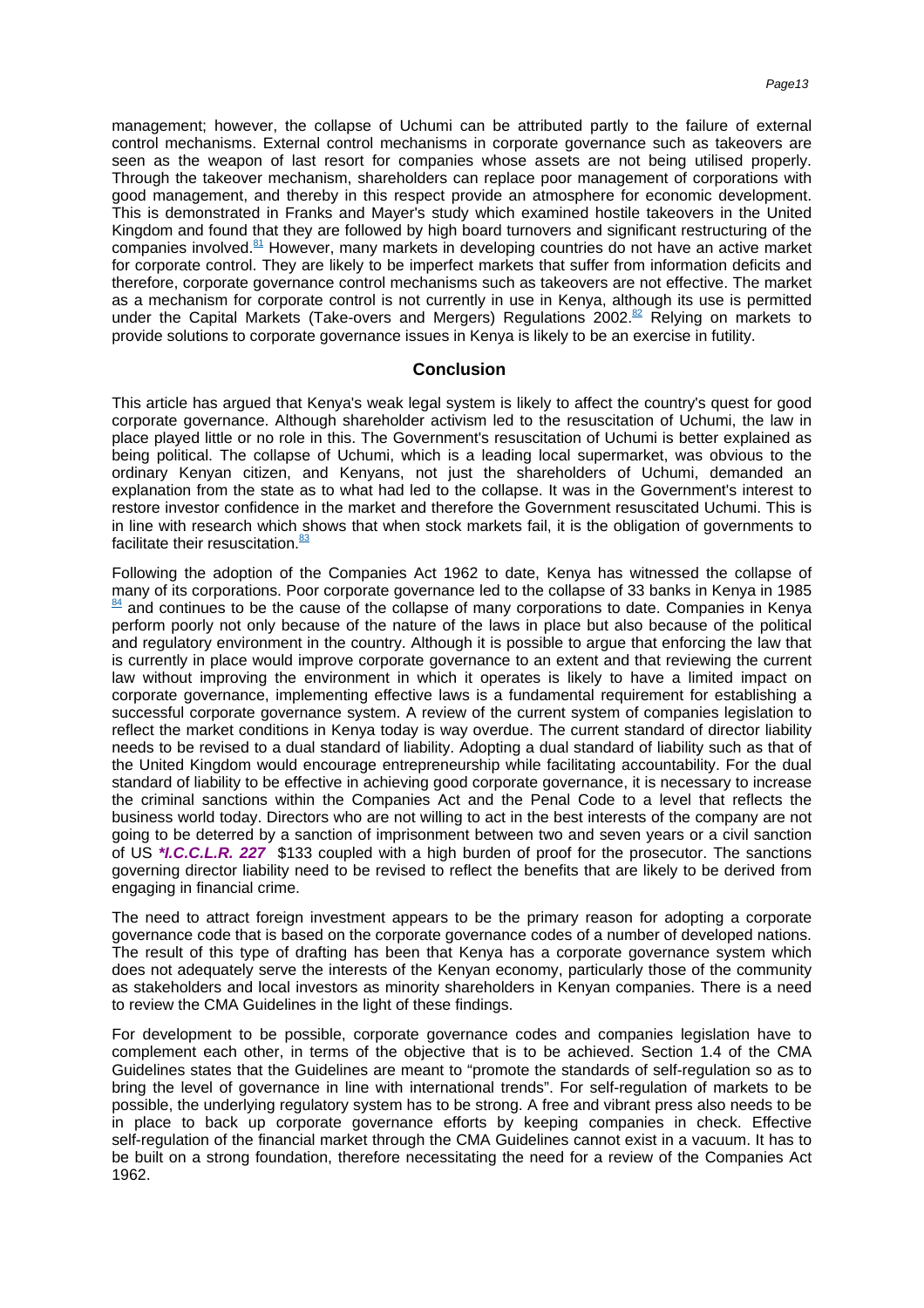Lois M. Musikali is currently a doctoral candidate and Teaching Assistant at the University of Manchester, School of Law. Her main interests are corporate governance in general and corporate governance in Kenya and developing countries in particular. A draft of this article was presented on November 17, 2006 at the Workshop on Corporate Governance, Regulation and Development at the University of Manchester. The author is grateful to the participants for their valuable comments and questions. In particular the author would like to thank her father, Joseph Mutemi, for his insightful feedback and tireless proof-reading of previous versions of this article. Thanks also go to Daniel Ngumi, Nicholas Kimani and Paul Woffenden for their constructive discussions and comments on earlier drafts of this article. The author would like to dedicate this paper to her parents Joseph and Rachel and her siblings for their continuous support and encouragement, without which this article would not have been possible. The views in this paper and any errors therein are, of course, her own.

I.C.C.L.R. 2008, 19(7), 213-227

- <span id="page-13-0"></span>[1.](#page--1-0) R. La Porta, F. Lopez-de-Silanes, A. Shleifer and R.W. Vishny, "Legal Determinants of External Finance" (1997) 52(3) Journal of Finance 1131.
- <span id="page-13-1"></span>[2.](#page--1-0) See, generally, http://www.ccg.or.ke.
- <span id="page-13-2"></span>[3.](#page--1-0) P. Warutere, "The Goldenberg Conspiracy", Institute for Security Studies Papers (2005).
- <span id="page-13-3"></span>[4.](#page--1-0) D.C. Barako, P. Hancock and H.Y. Izan, "Factors influencing Voluntary Disclosure by Kenyan Companies" (2006) 12(2) Corporate Governance: An International Review 107.
- <span id="page-13-4"></span>[5.](#page--1-0) A. Eshiwani, "Director Liability in the Wake of Uchumi (Collapse)", Institute of Directors (Kenya), July 14, 2006 (Nairobi, 2006).
- <span id="page-13-5"></span>[6.](#page--1-0) Judicature Act s.3(1)(c); c.8 of the Laws of Kenya.
- <span id="page-13-6"></span>[7.](#page--1-0) Judicature Act s.3(1)(c); c.8 of the Laws of Kenya.
- <span id="page-13-7"></span>[8.](#page--1-0) See http://www.ccg.or.ke.
- <span id="page-13-8"></span>[9.](#page--1-0) OECD, OECD Principles of Corporate Governance (2004), p.11.
- <span id="page-13-9"></span>[10.](#page--1-0) Smith & Fawcett, Re [1942] Ch. 304; Flagship Carriers Ltd v Imperial Bank Ltd (Civil Case No.1643 of 1999), unreported, High Court, ruling per P.J.S. Hewett.
- <span id="page-13-10"></span>[11.](#page--1-0) Punt v Symons [1903] 2 Ch. 506; Flagship Carriers (Civil Case No.1643 of 1999), unreported, High Court.
- <span id="page-13-11"></span>[12.](#page--1-0) Keech v Sandford (1726) 25 E.R. 223; Flagship Carriers (Civil Case No.1643 of 1999), unreported, High Court.
- <span id="page-13-12"></span>[13.](#page--1-0) Cook v Deeks [1916] 1 A.C. 554, PC; the East Africa Court of Appeal's ruling in Price v Kelsall [1957] E.A. 752.
- <span id="page-13-13"></span>[14.](#page--1-0) A. Hicks, "Disqualification of Directors--Forty Years On" [1988] J.B.L. 30.
- <span id="page-13-14"></span>[15.](#page--1-0) C.W. Munyiri, "Of Campaining for Elections and Money Laundering", Business Daily, August 29, 2007.
- <span id="page-13-15"></span>[16.](#page--1-0) J.K. Mwaura, The Kenyan Regulation of Company Directors: an analytical study (Wolverhampton: University of Wolverhampton, 2003).
- <span id="page-13-16"></span>[17.](#page--1-0) Flagship Carriers (Civil Case No.1643 of 1999), unreported, High Court.
- <span id="page-13-17"></span>[18.](#page--1-0) These rules were originally formulated by Romer J. in City Equitable Fire Insurance Co, Re [1925] Ch. 407.
- <span id="page-13-18"></span>[19.](#page--1-0) Musango v Musigire [1966] E.A. 390. This ruling originates from the English decision in Foss v Harbottle (1843) 2 Hare 461.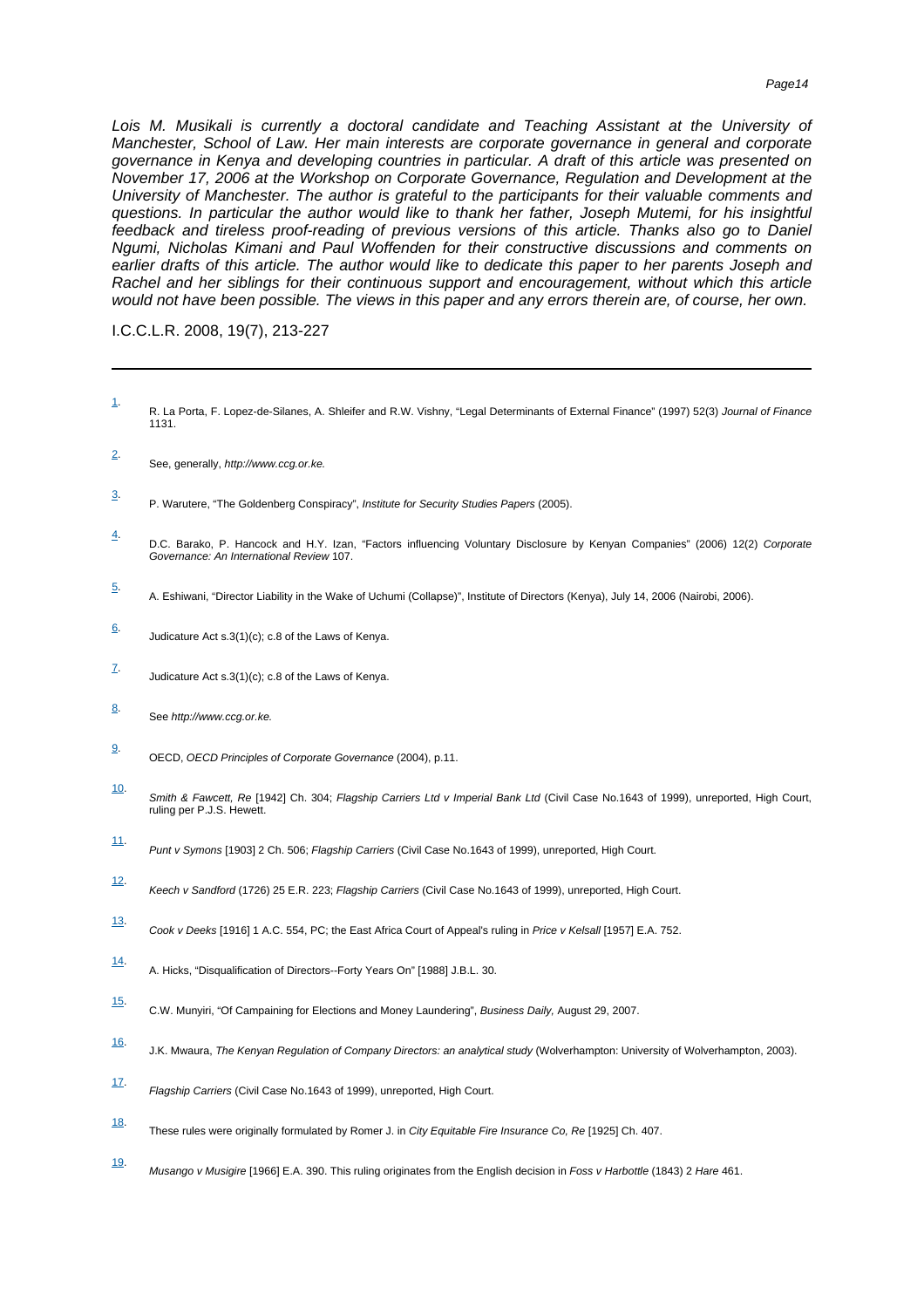- <span id="page-14-0"></span>[20.](#page--1-0) Mwaura, The Kenyan Regulation of Company Directors (2003).
- <span id="page-14-1"></span>[21.](#page--1-0) Musango [1966] E.A. 390.
- <span id="page-14-2"></span>[22.](#page--1-0) Bugerere Coffee Growers Ltd v Sebaduka [1970] E.A. 147.
- <span id="page-14-3"></span>[23.](#page--1-0) E.K. Scott, "Corporation Law and the American Institute Corporate Governance Project" (1983) 35 Stanford Law Review 927.
- <span id="page-14-4"></span>[24.](#page--1-0) Bugerere Coffee Growers [1970] E.A. 147.
- <span id="page-14-5"></span>[25.](#page--1-0) Mwaura, *The Kenyan Regulation of Company Director*s (2003). It is worth pointing out that a derivative action is not the only type of suit<br>that a minority shareholder in Kenya can bring when their rights have been infring action where there has been a violation of the rights that accrue personally to the shareholder under the memorandum and articles of association or a representative action where proceedings are collectively instituted by a member on behalf of a number of shareholders who have similar interests or rights which have been infringed.
- <span id="page-14-6"></span>[26.](#page--1-0) Musango [1966] E.A. 390.
- <span id="page-14-7"></span>[27.](#page--1-0) Burland v Earle [1902] A.C. 83.
- <span id="page-14-8"></span>[28.](#page--1-0) S. Mensah, "Corporate Governance in Africa: The Role of Capital Market Regulation", 2nd Pan-African Consultative Forum on Corporate Governance, July 21-23, 2003, Nairobi, Kenya. Research in Kenya has shown that the ownership structure of public listed companies in Kenya is concentrated.
- <span id="page-14-9"></span>[29.](#page--1-0) Musango [1966] E.A. 390.
- <span id="page-14-10"></span>[30.](#page--1-0) There are traces of gold in Kakamega district, but these were not mentioned in the Goldenberg investigation.
- <span id="page-14-11"></span>[31.](#page--1-0) J.T. Gathii, "Brokers must build their trade on trust and honour", Business Daily, April 17, 2008.
- <span id="page-14-12"></span>[32.](#page--1-0) City Equitable Fire Insurance Co, Re [1925] Ch. 407.
- <span id="page-14-13"></span>[33.](#page--1-0) Gower and Davies, The Principles of Modern Company Law, 7th edn (2003).
- <span id="page-14-14"></span>[34.](#page--1-0) Dorchester Finance Co v Stebbing [1989] B.C.L.C 498.
- <span id="page-14-15"></span>[35.](#page--1-0) Dorchester Finance [1989] B.C.L.C. 498 at 501-502.
- <span id="page-14-16"></span>[36.](#page--1-0) NSSF v Ali Khan Holding Ltd (CC No.268 2004).
- <span id="page-14-17"></span>[37.](#page--1-0) J. Birds et al. , Boyle & Birds' Company Law, 6th edn (Jordan Publishing Ltd, 2007).
- <span id="page-14-18"></span>[38.](#page--1-0) Mwaura, The Kenyan Regulation of Company Directors (2003).
- <span id="page-14-19"></span>[39.](#page--1-0) Nyali Ltd v A.G. of Kenya [1955] 1 All E.R. 646 at 653.
- <span id="page-14-20"></span>[40.](#page--1-0) J.J. Ogola, Company Law, 2nd edn (Focus Books, 2000).
- <span id="page-14-21"></span>[41.](#page--1-0) CCG, "Governance and Management: Where is the Boundary?" (2004).
- <span id="page-14-22"></span>[42.](#page--1-0) H. Parker, Letters to a New Chairman (Institute of Directors, 1990).
- <span id="page-14-23"></span>[43.](#page--1-0) K. Mwaura, "Regulation of Directors in Kenya: an Empirical Study" [2002] I.C.C.L.R. 465.
- <span id="page-14-24"></span>[44.](#page--1-0) R. Gustavson, N.N. Kimani and D.A. Ouma, "The Confluence of Corporate Governance and Business Ethics in Kenya: A Preliminary Investigation", 5th BEN-Africa Conference, 2005, Kasane, Botswana, p.8.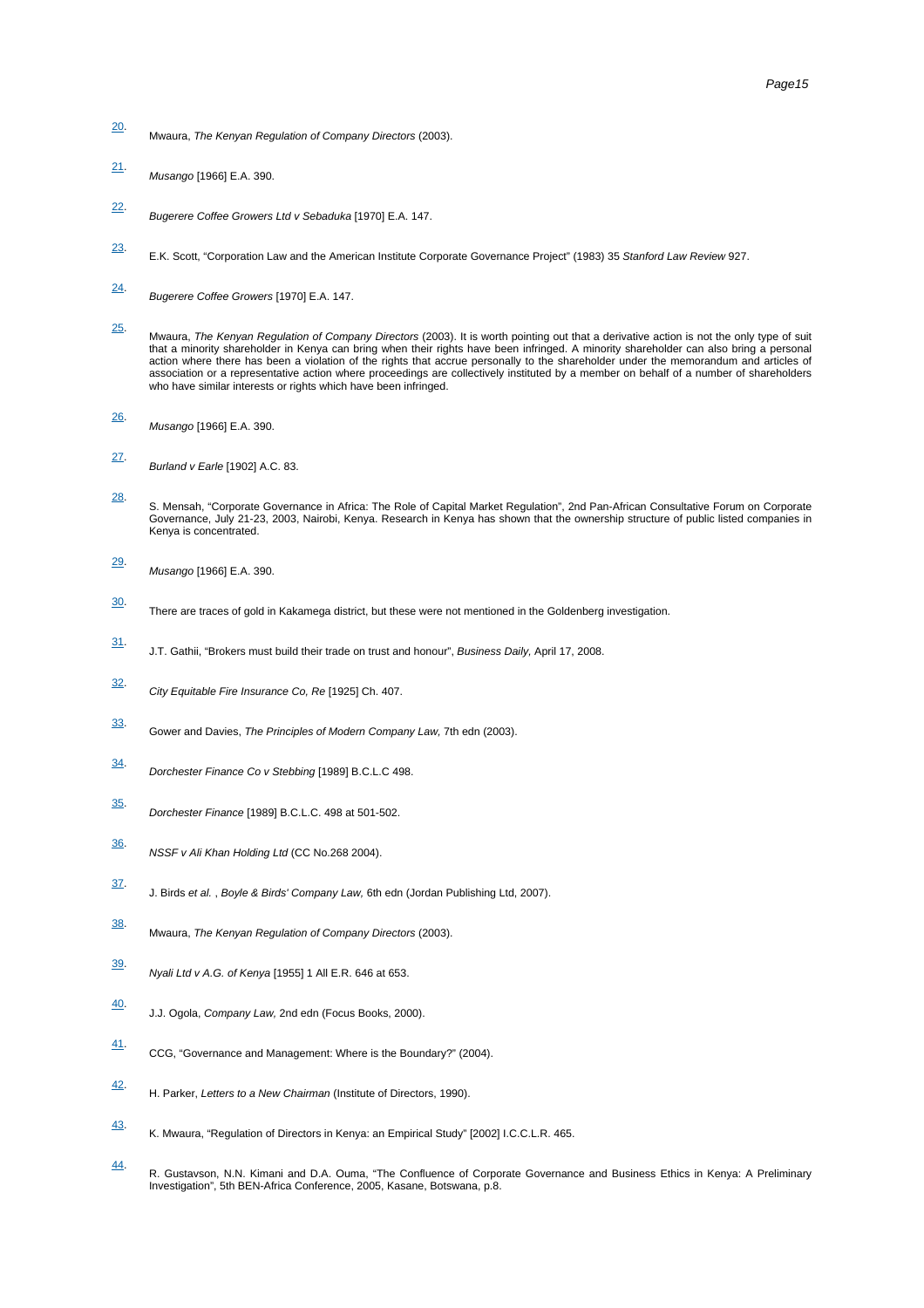- <span id="page-15-0"></span>[45.](#page--1-0) L. Donaldson and J.H. Davies, "Boards and Company Performance--Research Challenges the Conventional Wisdom" (1994) 2(3) Corporate Governance: An International Review 151.
- <span id="page-15-1"></span>[46.](#page--1-0) E. Berglof and S. Claessens, "Enforcement and Good Corporate Governance in Developing Countries and Transition Economies" (2006) 21(1) World Bank Research Observer 142.
- <span id="page-15-2"></span>[47.](#page--1-0) I. MacNeil and X. Li, "'Comply or Explain': market discipline and non-compliance with the Combined Code" (2006)14(5) Corporate Governance: An International Review 486.
- <span id="page-15-3"></span>[48.](#page--1-0) Geoffrey Irungu, "Listed firms under scrutiny over governance", Business Daily, December 3, 2007.
- <span id="page-15-4"></span>[49.](#page--1-0) On the subjective nature of directors' duties in Kenya see Flagship Carriers (Civil Case No.1643 of 1999), unreported, High Court.
- <span id="page-15-5"></span>[50.](#page--1-0) For further information on ownership in Kenyan companies see, Kamau Ngotho, "Kenya's wealth in foreign hands", The Sunday Standard, April 17, 2005. This article states the ownership structure in these companies as it was in 2005.
- <span id="page-15-6"></span>[51.](#page--1-0) Legal Notice 134 of 2002 referring to para.3(1) first set the limits at 75%.
- <span id="page-15-7"></span>[52.](#page--1-0) Nairobi Stock Exchange Ltd (NSE), Market Fact File (2007).
- <span id="page-15-8"></span>[53.](#page--1-0) Legal Notice 98 of 2007 referring to para.3(a) published on June 14, 2007.
- <span id="page-15-9"></span>[54.](#page--1-0) See generally Administrator, "May the real local investor, please stand up", *Business Daily,* November 28, 2007; W. Gikunju, "Kimunya<br>deals blow to foreign investors with ownership rule", *Business Daily,* November 27, 20
- <span id="page-15-10"></span>[55.](#page--1-0) Gustavson et al., "The Confluence of Corporate Governance and Business Ethics in Kenya", 5th BEN-Africa Conference, 2005, p.8.
- <span id="page-15-11"></span>[56.](#page--1-0) S.J. Grossman and O.D. Hart, "Takeover Bids, the Free-rider Problem, and the Theory of the Corporation" (1980) 11(1) Bell Journal of Economics 42.
- <span id="page-15-12"></span>[57.](#page--1-0) MacNeil and Li, "'Comply or Explain"' (2006)14(5) Corporate Governance: An International Review 486.
- <span id="page-15-13"></span>[58.](#page--1-0) Pender v Lushington (1877) L.R. 6 Ch. D. 70.
- <span id="page-15-14"></span>[59.](#page--1-0) Gustavson et al., "The Confluence of Corporate Governance and Business Ethics in Kenya", 5th BEN--Africa Conference, 2005, p.8.
- <span id="page-15-15"></span>[60.](#page--1-0) See generally Jim Onyango, "Talks Open to Restore Uchumi to Stock Exchange", *Business Daily,* April 5, 2007; Millicent Kamau,<br>"Uchumi Tracing Road Back to NSE", *Business Daily,* April 18, 2007; Michael Omondi, "Investors Business Daily, June 1, 2007; Kevin Njoroge, "Integrity of Capital Markets Dented, Business Daily, February 27, 2008.
- <span id="page-15-16"></span>[61.](#page--1-0) K. Keasey and M. Wright, Corporate Governance Responsibilities, Risks and Remuneration (John Wiley & Sons, 1997).
- <span id="page-15-17"></span>[62.](#page--1-0) Samuel Oyieke, *Kenya Airways: A Case Study of Privatisation,* University of East Africa Baraton, AERC, Research Paper 119, p.10<br>(Nairobi: African Economic Research Consortium, 2002).
- <span id="page-15-18"></span>[63.](#page--1-0) Jill Solomon, Corporate Governance and Accountability, 2nd edn (2007), p.112.
- <span id="page-15-19"></span>[64.](#page--1-0) Eshiwani, "Director Liability in the Wake of Uchumi (Collapse)", Institute of Directors (Kenya), July 14, 2006.
- <span id="page-15-20"></span>[65.](#page--1-0) Gustavson et al., "The Confluence of Corporate Governance and Business Ethics in Kenya", 5th BEN-Africa Conference, 2005, p.8.
- <span id="page-15-21"></span>[66.](#page--1-0) J. Otieno, "Kenya's Highest Paying Firms", The Nation, October 19, 2007.
- <span id="page-15-22"></span>[67.](#page--1-0) Ogola, Company Law (2000), p.181.
- <span id="page-15-23"></span>[68.](#page--1-0) Duomatic Ltd, Re, cited in Ogola, Company Law (2000), pp.310-312.